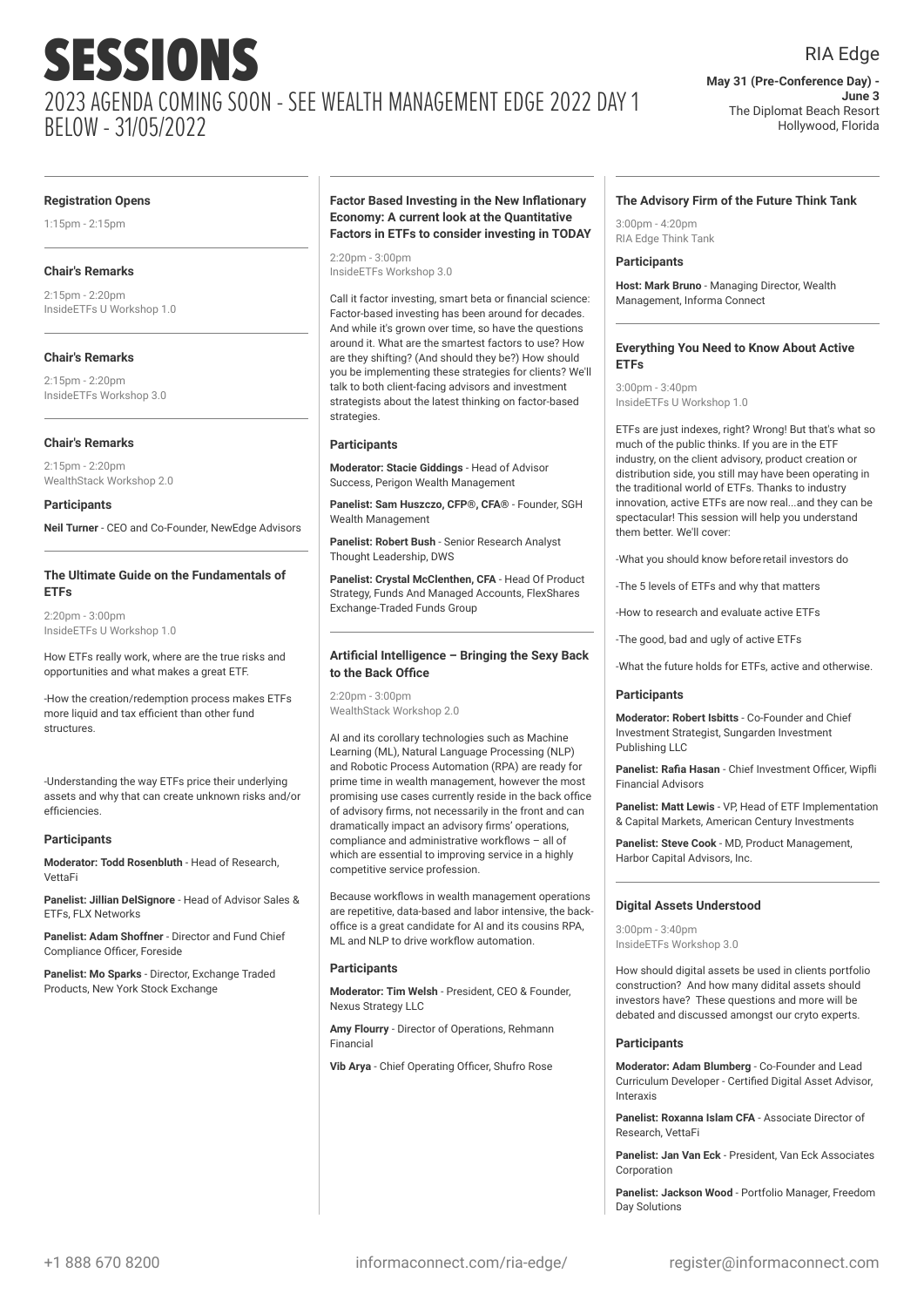#### **Next Gen Clients - An Investor Panel**

 $3:00$ pm -  $3:40$ pm WealthStack Workshop 2.0

A panel to discuss what next gen investors are looking for when it comes to technology offerings and where applicable, "investment offerings". Insights into the impact of technology that is driving this generations financial decisioning and preferences.

#### **Participants**

**Moderator: Davis Janowski** - Senior Technology Editor, WealthManagement.com

**Panelist: Carin Stimolo** - VP, Client Experience, Fidelity ESG ProSM

**Panelist: Zach Conway** - Founder & CEO, Seeds Investor

**Panelist: Eric Hewitt** - CFA Chief Investment Officer, SS&C ALPS Advisors

#### **Gamechangers: The Rise of ESG and Socially Responsible Investing**

3:00pm - 4:20pm InsideETFs Think Tank

#### **Participants**

**Host: Eric Balchunas** - Senior ETF Analyst, Bloomberg

#### **Crypto, NFTs and the Metaverse for Dummies**

3:40pm - 4:20pm InsideETFs U Workshop 1.0

Industry experts discuss the tools financial advisors need to best understand how bitcoin, ethereum, and other digital assets can successfully impact their clients' portfolios.

#### **Participants**

**Moderator: Toby Bochan** - Managing Editor, CoinDesk

**Panelist: Caitlin Cook** - Head of Community and VP of Operations, Onramp Academy

**Panelist: Bruno Sousa** - Head of Global Expansion and Interim Head of U.S., Hashdex

#### **Are Actively Managed ETFs Here to Stay?**

3:40pm - 4:20pm InsideETFs Workshop 3.0

The active vs passive debate has turned into a gray area in recent years as costs have come down and the distinction has become less meaningful. Active ETFs can in fact be very passive. This is more legal jargon than an accurate description.

Some topics open to debate in this interactive session are:

-Active ETFs will grow in leaps and bounds in the coming years as active mutual funds convert to ETFs.

-The ETF structure is a far superior structure to mutual funds which explains the coming/continued growth.

-The tax efficiency of ETFs is a benefit to active ETFs over passive ETFs.

#### **Participants**

**Moderator: Cullen Roche** - Founder and CIO, Discipline Funds

**Panelist: Dodd Kittsley** - National Director, Davis Advisors

**Panelist: Ryan Issakainen** - Senior Vice President and Exchange-Traded Fund Strategist, First Trust

**Panelist: Cameron Dawson, CFA** - Chief Investment Officer of NewEdge Wealth, Fieldpoint Private Securities, LLC

#### **Breaking Down the Barriers to Make Digital Assets Accessible**

3:40pm - 4:20pm WealthStack Workshop 2.0

Advisors don't entirely understand what crypto is and why you can't ignore this new asset class. Crypto thought leaders explain how to start the conversation and educate your clients–including responding to common objections.

#### **Participants**

**Moderator: Sean Allocca** - Editor in Chief, ETF.com

**Panelist: Matt McCall** - Lead Analyst, Stansberry Research

**Panelist: Teddy Fusaro** - President, Bitwise

#### **Event Welcome and Visionary: Untangling the Uncertain: Understanding 2022's Global Economic State and Investment Risks**

#### $4:30$ pm - 5:00pm

#### **Participants**

**Speaker: Nouriel Roubini** - Professor of Economics New York University's Stern School of Business and CEO, Roubini Macro Associates, LLC

**Facilitator: Marguerita Cheng, CFP** - CEO, Blue Ocean Global Wealth

#### **EDGE Visionary - What Clients Want: Bringing Together Technology With Human Touch To Improve Client Satisfaction**

5:00pm - 5:30pm

Here's how Goldman Sachs has embraced the changes brought by the pandemic, connecting digitization with human interaction to strengthen client relationships with advisors and grow the business.

#### **Participants**

**Joe Duran** - Head of Goldman Sachs Personal Financial Management, Goldman Sachs

**Mark Bruno** - Managing Director, Wealth Management, Informa Connect

#### **Welcome Reception in the Hotel Lobby – Sponsored by S&P Dow Jones Indices LLC**

5:30pm - 7:00pm

**June 3**

**May 31 (Pre-Conference Day) -**

The Diplomat Beach Resort Hollywood, Florida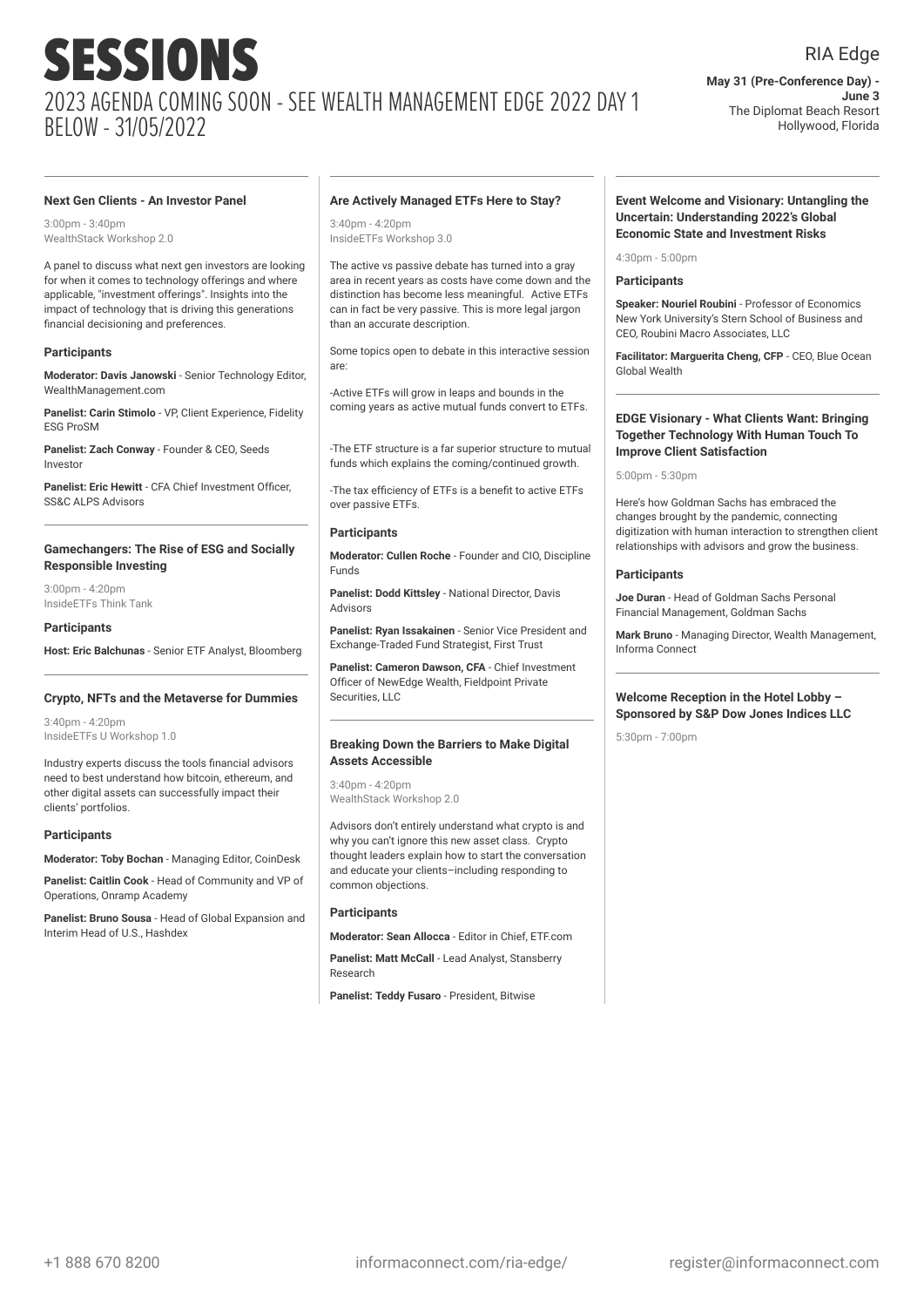**May 31 (Pre-Conference Day) - June 3** The Diplomat Beach Resort Hollywood, Florida

| <b>TIME</b>   | <b>INSIDEETFS THINK TANK</b>                                                                                                                                                                                                           | <b>INSIDEETFS U WORKSHOP 1.0</b>                                                                                                                                                                                                       | <b>INSIDEETFS WORKSHOP 3.0</b>                                                                                                                                                                                                         | <b>RIA EDGE THINK TANK</b>                                                                                                                                                                                                             | <b>WEALTHSTACK WORKSHOP 2.0</b>                                                                                                                                                                                                        |
|---------------|----------------------------------------------------------------------------------------------------------------------------------------------------------------------------------------------------------------------------------------|----------------------------------------------------------------------------------------------------------------------------------------------------------------------------------------------------------------------------------------|----------------------------------------------------------------------------------------------------------------------------------------------------------------------------------------------------------------------------------------|----------------------------------------------------------------------------------------------------------------------------------------------------------------------------------------------------------------------------------------|----------------------------------------------------------------------------------------------------------------------------------------------------------------------------------------------------------------------------------------|
| <b>1:00PM</b> | 1:15pm - Registration Opens                                                                                                                                                                                                            | 1:15pm - Registration Opens                                                                                                                                                                                                            | 1:15pm - Registration Opens                                                                                                                                                                                                            | 1:15pm - Registration Opens                                                                                                                                                                                                            | 1:15pm - Registration Opens                                                                                                                                                                                                            |
| <b>2:00PM</b> |                                                                                                                                                                                                                                        | 2:15pm - Chair's Remarks<br>2:20pm - The Ultimate Guide on the<br><b>Fundamentals of ETFs</b>                                                                                                                                          | 2:15pm - Chair's Remarks<br>2:20pm - Factor Based Investing in<br>the New Inflationary Economy: A cur-<br>rent look at the Quantitative Factors<br>in ETFs to consider investing in TO-<br>DAY                                         |                                                                                                                                                                                                                                        | 2:15pm - Chair's Remarks<br>2:20pm - Artificial Intelligence -<br>Bringing the Sexy Back to the Back<br>Office                                                                                                                         |
| 3:00PM        | 3:00pm - Gamechangers: The Rise of<br>ESG and Socially Responsible Invest-<br>ing                                                                                                                                                      | 3:00pm - Everything You Need to<br>Know About Active ETFs<br>3:40pm - Crypto, NFTs and the Meta-<br>verse for Dummies                                                                                                                  | 3:00pm - Digital Assets Understood<br>3:40pm - Are Actively Managed ETFs<br>Here to Stay?                                                                                                                                              | 3:00pm - The Advisory Firm of the Fu-<br>ture Think Tank                                                                                                                                                                               | 3:00pm - Next Gen Clients - An In-<br>vestor Panel<br>3:40pm - Breaking Down the Barriers<br>to Make Digital Assets Accessible                                                                                                         |
| 4:00PM        | 4:30pm - Event Welcome and Vision-<br>ary: Untangling the Uncertain: Under-<br>standing 2022's Global Economic<br><b>State and Investment Risks</b>                                                                                    | 4:30pm - Event Welcome and Vision-<br>ary: Untangling the Uncertain: Under-<br>standing 2022's Global Economic<br><b>State and Investment Risks</b>                                                                                    | 4:30pm - Event Welcome and Vision-<br>ary: Untangling the Uncertain: Under-<br>standing 2022's Global Economic<br><b>State and Investment Risks</b>                                                                                    | 4:30pm - Event Welcome and Vision-<br>ary: Untangling the Uncertain: Under-<br>standing 2022's Global Economic<br><b>State and Investment Risks</b>                                                                                    | 4:30pm - Event Welcome and Vision-<br>ary: Untangling the Uncertain: Under-<br>standing 2022's Global Economic<br><b>State and Investment Risks</b>                                                                                    |
| <b>5:00PM</b> | 5:00pm - EDGE Visionary - What<br>Clients Want: Bringing Together Tech-<br>nology With Human Touch To Im-<br>prove Client Satisfaction<br>5:30pm - Welcome Reception in the<br>Hotel Lobby - Sponsored by S&P<br>Dow Jones Indices LLC | 5:00pm - EDGE Visionary - What<br>Clients Want: Bringing Together Tech-<br>nology With Human Touch To Im-<br>prove Client Satisfaction<br>5:30pm - Welcome Reception in the<br>Hotel Lobby - Sponsored by S&P<br>Dow Jones Indices LLC | 5:00pm - EDGE Visionary - What<br>Clients Want: Bringing Together Tech-<br>nology With Human Touch To Im-<br>prove Client Satisfaction<br>5:30pm - Welcome Reception in the<br>Hotel Lobby - Sponsored by S&P<br>Dow Jones Indices LLC | 5:00pm - EDGE Visionary - What<br>Clients Want: Bringing Together Tech-<br>nology With Human Touch To Im-<br>prove Client Satisfaction<br>5:30pm - Welcome Reception in the<br>Hotel Lobby - Sponsored by S&P<br>Dow Jones Indices LLC | 5:00pm - EDGE Visionary - What<br>Clients Want: Bringing Together Tech-<br>nology With Human Touch To Im-<br>prove Client Satisfaction<br>5:30pm - Welcome Reception in the<br>Hotel Lobby - Sponsored by S&P<br>Dow Jones Indices LLC |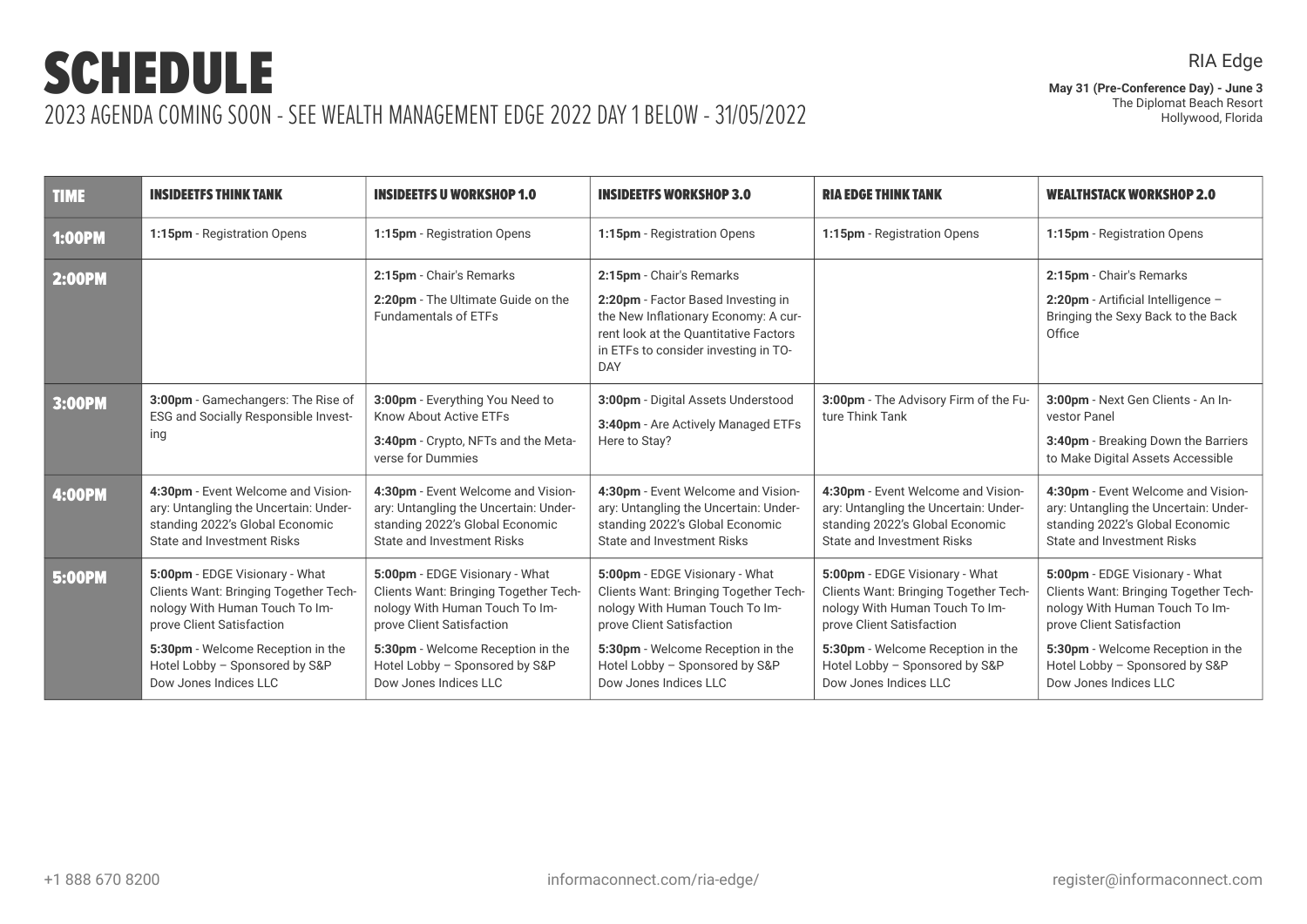### RIA Edge

**May 31 (Pre-Conference Day) - June 3** The Diplomat Beach Resort Hollywood, Florida

#### **Registration and Breakfast in Expo Hall**

8:00am - 9:00am Networking

#### **Women in ETFs Breakfast: Entrepreneurial Spirit Within ETFs**

8:00am - 8:50am Women in ETFs Breakfast

#### **Participants**

**Chair: Kara Pagliuca** - Global Relationship Manager, S&P Global

**Moderator: Emma Friend** - Head of Marketing, Capital Group ETFs

**Speaker: Lori Tiernan** - Chief Strategy Officer, Valkyrie Investments

**Speaker: Kelsey Mowrey** - President, Motley Fool Asset Management

**Speaker: Perth Tolle** - Founder, Life + Liberty Indexes

#### **If Hybrid Advice Is The Answer, Why Aren't We There Yet?**

8:00am - 9:00am **WealthStack** 

Description: It's clear that hybrid advice – the flexible, harmonic mix of digital and human financial advice – is how advisors will capture a greater share of the wealth management opportunity. We know advisors want technology and support that gives them more time to spend on the high-value, client-facing activities that will help them gain that share. But haven't we known this for a while? So, why aren't we there yet? Our panel of experts will share their answers including pain points, lessons learned and actionable steps your firm can take today to build out your own future-proof hybrid advice platform.

#### **Participants**

**Nick Eatock** - CEO, intelliflo

**William Trout** - Director of Wealth Management, Javelin Strategy & Research

#### **Chair's Remarks**

9:00am - 9:05am

#### **Participants**

**Mark Bruno** - Managing Director, Wealth Management, Informa Connect

#### **EDGE Visionary: The Future of Advice: Embracing an Abundance Mindset**

9:05am - 9:25am

#### **Participants**

**David Armstrong** - Editor-in-chief and Executive Director of Content, Wealthmanagement.com

**Speaker: Reed Colley** - CEO, Summit

#### **EDGE Visionary: An Expert Look at the Fed, Inflation and Equity Multiples**

9:25am - 9:45am

**Participants**

**Professor Robert Shiller** - American economist, bestselling author and Sterling Professor of Economics, Professor of Finance, and Fellow at the International Center for Finance, Yale University

**Jeffrey Sherman** - Deputy Chief Investment Officer, DoubleLine Capital

#### **The Future of Wealth Management: How Investment, Fintech and RIA channels are Converging to Change the Future of Advice**

9:45am - 10:25am

Developments in FinTech and WealthTech are presenting financial advisors with more options and opportunities than ever before to build efficient – yet highly customized – portfolios and financial plans for their clients. At the same time, the RIA channel has significantly accelerated its growth and influence, and in the process, is re-shaping the delivery of investments and financial solutions. As the RIA channel continues to grow faster than any other segment in the wealth management industry, and investment management and WealthTech continue to converge, what does the future hold? This panel of industry Visionaries will offer their perspectives on the future of advice and the advisor-client dynamic.

#### **Participants**

**Panelist: Diana Britton** - Managing Editor, WealthManagement.com,

**Panelist: Heather Kelly** - SVP, Head of Advisory & Strategic Accounts, Allianz Life

**Panelist: Eric Clarke** - CEO, Orion Advisor Solutions

**Panelist: Vinay Nair** - Founder, Chairman, and CEO,

TIFIN

**Panelist: Robert Pettman** - EVP, Wealth Management Solutions, LPL Financial

#### **Morning Networking and Refreshment Break in Expo Hall**

10:25am - 11:00am Networking

#### **Innovation Demonstrations**

10:25am - 11:00am Leading EDGE Stage

10:25-10:35 Chris Quandt, Success Enablement Manager, Riskalyze

10:35-10:45 Joel Hurst, Senior Vice President of Business Development, Orion Advisor Technology

10:45-10:55 Joe Torturo, Territory Manager, Laserfiche

10:55-11:15 Fireside Chat: Akshay Singh is the President and CEO, Indyfin and Tim Welsh, President, CEO and Founder, Nexus Strategy, LLC

#### **Participants**

**Chris Quandt** - Success Enablement Manager, Riskalyze

**Joel Hurst** - Senior Vice President of Business Development, Orion Advisor Technology

**Joe Torturo** - Territory Manager, Laserfiche

**Akshay Singh** - President and CEO, Indyfin

**Tim Welsh** - President, CEO & Founder, Nexus Strategy  $\overline{L}$ 

#### **Chair's Remarks**

11:00am - 11:05am RIA Edge

#### **Chair's Remarks**

11:00am - 11:05am InsideETFs

**Participants**

**Ron Redell** - President, DoubleLine Capital

#### **Chair's Remarks**

11:00am - 11:05am **WealthStack** 

#### **Participants**

**Nicholas Dodds** - Director, Wealth Solutions, Envestnet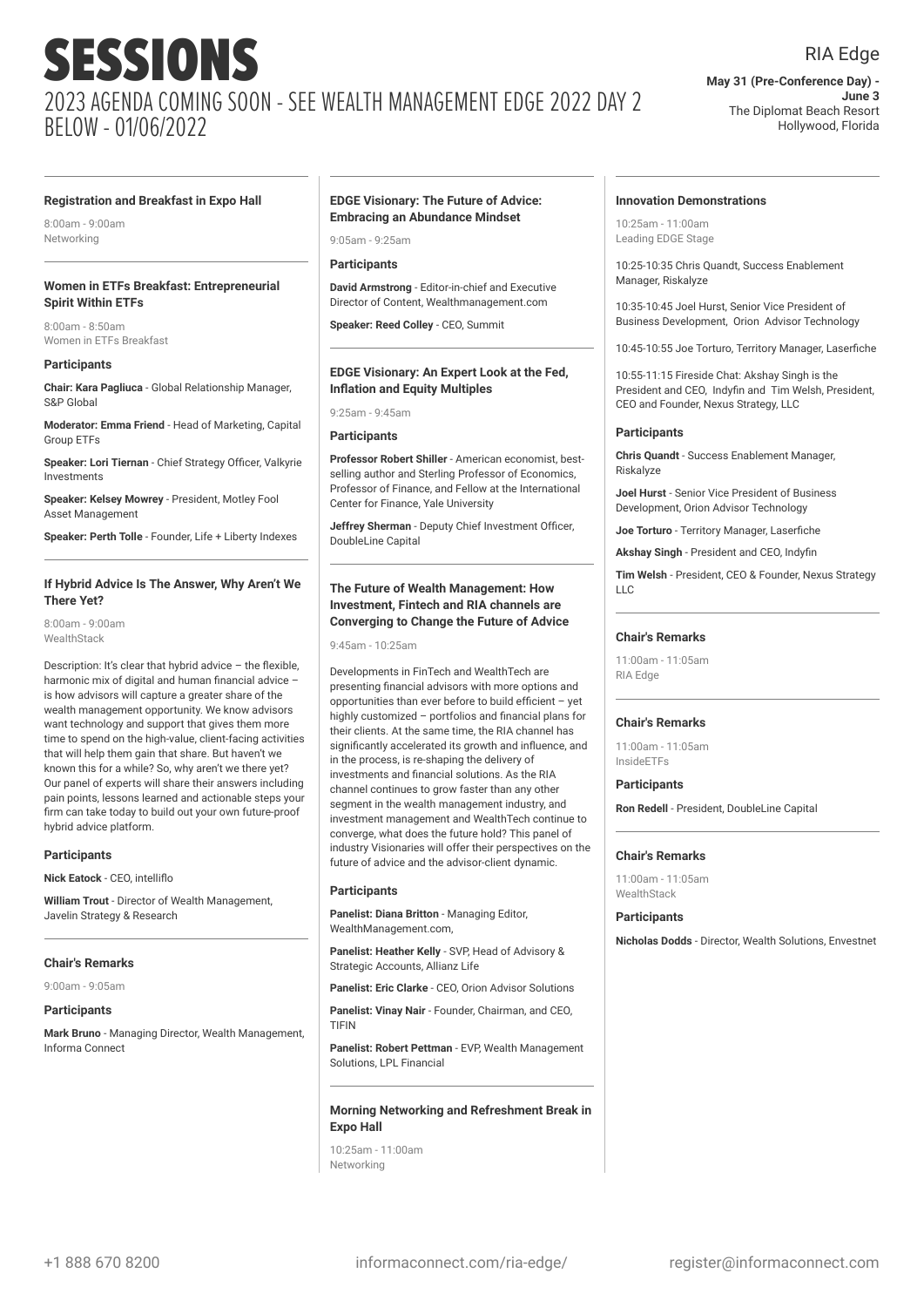#### RIA Edge **May 31 (Pre-Conference Day) -**

**June 3** The Diplomat Beach Resort Hollywood, Florida

**Driving the Next Generation of RIA Growth– How Technology, M&A and New Perspectives Will Power the Future of the RIA Channel**

11:05am - 11:35am RIA Edge

Driving the Next Generation of RIA Growth– How Technology, M&A and New Perspectives Will Power the Future of the RIA Channel

The RIA channel has experienced incredible growth in recent years – but this is just the beginning of the growth story. Technology, mergers & acquisition and new entrants into the RIA custody world are presenting RIAs with more options and opportunities than ever before. On this panel, RIA industry thought leaders will discuss how these drivers will align to fuel the next wave of growth in the RIA channel – and highlight where there are specific opportunities to for RIAs to take their businesses to the next level.

#### **Participants**

**Moderator: Mark Bruno** - Managing Director, Wealth Management, Informa Connect

**Speaker: Ray Adams** - Division Director, RIA & Custody Services (RCS), Raymond James

**Speaker: Steve Earner** - Head of RIA Platform, LPL Financial

**Speaker: Richard Lofgren** - MD, Head of RIA Sales Central Region, Goldman Sachs

#### **InsideETFs Visionary: Russell Indexes – Indexing into the future**

11:05am - 11:35am InsideETFs

Can an index be a visionary? We think the importance of indexes to ETFs might justify a yes, but do you? Catherine Yoshimoto, Director of Product Management for the Russell US Indexes, will make the case, talking about why they were visionary when they were developed, and more importantly, focus on the innovation they spark today.

- Groundbreaking methodology
- Change readiness IPO inclusion
- Index innovation

#### **Participants**

**Catherine Yoshimoto** - Director, Product Management, FTSE Russell

#### **WealthStack Visionary: The Embedded Wealth Stack and the Opportunities Embedded Finance Brings to Wealth Management**

11:05am - 11:35am **WealthStack** 

Imagine being able to save for your goals right where you shop. For example, think about how you currently shop for a house or car. Yes, financing options are available, but what about the option to save or invest, as well? Envision returning an item to Amazon and seeing a question, "Do you want your refund credited back to your credit card, or do you want it deposited into your investment account?" Opportunities like that make an impact and experiences like this are coming – soon.

In this session, Dani Fava, Head of Strategic Development for Envestnet takes a deeper dive in to this new category in financial services – Embedded Finance. Throughout her talk, Dani explains what embedded finance is, why it's important and how it's the next big disruption.

#### **Participants**

**Keynote Speaker: Dani Fava** - Head of Strategic Development, Envestnet

**Accelerating Diversity, Equity & Inclusion in the Wealth, Asset Management and WealthTech Industries Think Tank (11.30 - 1.30)**

11:30am - 12:15pm EDGE

Room 307

#### **Participants**

**Host: Suzanne Siracuse** - Founder and CEO, Suzanne Siracuse Consulting, LLC

#### **RIA CEO All Star Panel**

11:35am - 12:15pm RIA Edge

Hear insights and best practices from leaders at top RIA firms discuss and exchange ideas on how they have established their brands and discovered opportunities for organic and inorganic growth.

#### **Participants**

**Panelist: Heather Fortner** - CEO, SignatureFD

**Panelist: Shannon Eusey** - CEO, Beacon Pointe Advisors

**Panelist: Kay Lynn Mayhue** - President, Merit Financial Advisors

**Moderator: Lisa Crafford** - Director, Head of Business Consulting, BNY Mellon | Pershing

#### **The Truth About ESGs**

11:35am - 12:15pm InsideETFs

Investors are looking to invest in companies which have a positive impact on society or the environment. As younger investors are participating in investing, they are more inclined to invest in ESG companies. This panel will cover the issues around having a true ESG investment strategy, such as:

- **Greenwashing**
- **Active Bets**
- Lifestyle vs. Investments
- Subjectivity of ESG Indices
- Voting Power vs. Investment

#### **Participants**

**Moderator: Eric Balchunas** - Senior ETF Analyst, Bloomberg

**Panelist: Jonathan Bauman CFA** - Vice President, Senior Client Portfolio Manager, American Century Investments

**Panelist: Hernando Cortina** - Head of Index Strategy, ISS ESG

**Panelist: Reid Steadman** - Managing Director, Global Head of ESG & Innovation, S&P Dow Jones Indices

#### **Where are VCs and PEs Investing in the Next Wave of WealthTech and InvestTech**

11:35am - 12:15pm WealthStack

Whether you are a VC/PE wealthtech investor, a wealthtech raising capital now or in the future, or a wealth or investment manager assessing what's next in technology, understanding where and why VCs and PEs are investing and how they develop their theses is incredibly valuable. We will hear from some of the leading investors in the space -- from VC firms making pre-seed investments up to PE firms leading late rounds through to exits -- and get a glimpse into the crystal ball as they share what they view as disruptive and the characteristics they look for in a company they choose to invest in.

#### **Participants**

**Moderator: Gavin Spitzner** - President, Wealth Consulting Partners

**Panelist: Lori Hardwick** - Board Director, Genstar Capital, Cetera, Orion & Vestwell

**Panelist: Abby Miller Levy** - Co-Founder & Managing Partner, Primetime Partners

#### **Lunch in Expo Hall**

12:15pm - 1:10pm Networking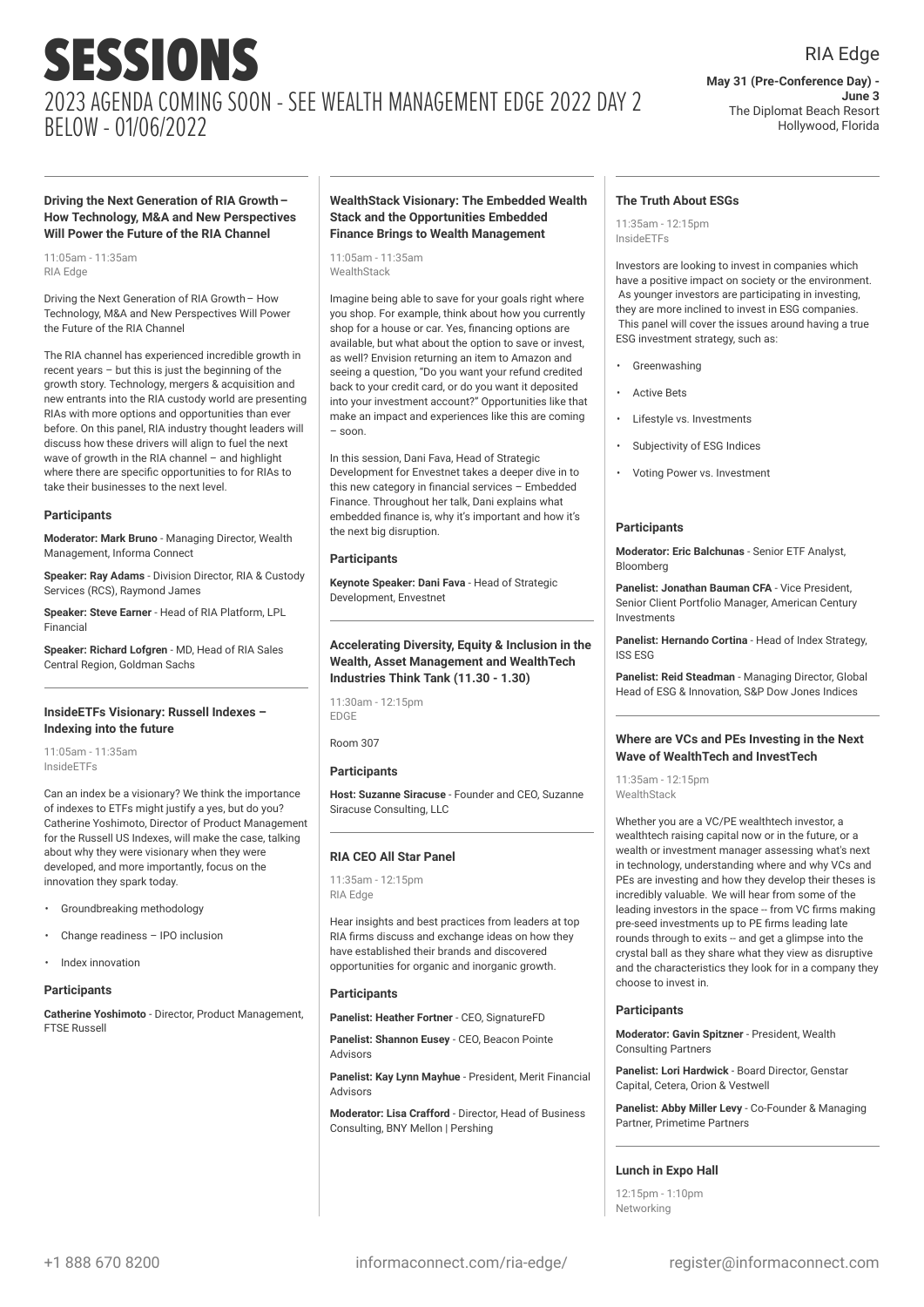RIA Edge

**May 31 (Pre-Conference Day) - June 3** The Diplomat Beach Resort Hollywood, Florida

#### **Accelerating Diversity, Equity & Inclusion in the Wealth, Asset Management and WealthTech Industries (11.30 - 1.30)**

12:15pm - 1:10pm Wealth Management EDGE Think Tank

#### **Participants**

**Host: Suzanne Siracuse** - Founder and CEO, Suzanne Siracuse Consulting, LLC

**Host: Mark Bruno** - Managing Director, Wealth Management, Informa Connect

#### **Innovation Demonstrations**

12:15pm - 1:10pm Leading EDGE Stage

12:15, Diana Cabrices, Vice President of Enterprise Development, Snappy Kracken

12:25: George Tamar, Head of Sales, Advisor Engine

12:35: Taylor Jobe, Founder, Harvest

12:45: Sohail Dadani, Director, Solution Engineering, MuleSoft, and Patrick Ikhifa, Strategic CA, MuleSoft

12:55: Patrick Reed CEO, YourStake.org

1:05-1:15 Forecasting ETF Performance - Laurence Black, Founder, The Index Standard

#### **Participants**

**Diana Cabrices** - Vice President of Enterprise Development, Snappy Kraken

**George Tamer** - Head of Sales, Advisor Engine

**Taylor Jobe** - Founder + Options Evangelist, Harvest – Options Tools for Financial Advisors"

**Patrick Ikhifa** - Strategic CA, Mulesoft

**Sohail Dadani** - Director, Solution Engineering, Mulesoft

**Patrick Reed** - Co-Founder and CEO, YourStake.org

**Laurence Black** - Founder, The Index Standard

#### **Invesco QQQ Lunch session**

12:15pm - 1:10pm InsideETFs

A Conversation with Invesco QQQ

Longtime ETF pioneer Invesco QQQ ETF and global asset management leader Invesco takes the stage to share their insights on the current state of equity markets, quantifying innovation and how you can position client portfolios for the road ahead.

#### **Participants**

**Ryan McCormack** - Senior Factor & Core Equity Strategist, Invesco QQQ

#### **Chair's Remarks**

1:10pm - 1:15pm RIA Edge Workshop

#### **Participants**

**Graham Thomas** - Director, Strategic Partnerships, Wealth Management, Informa Connect

#### **Chair's Remarks**

 $1:10nm - 1:15nm$ InsideETFs Track C

#### **Participants**

**Stirling Heath** - VP, Business Development, LPL Financial

**Will Benenson** - VP, Business Development, LPL Financial

#### **Chair's remarks**

 $1:10nm - 1:15nm$ InsideETFs Track B

**Participants**

**Cameron Dawson, CFA** - Chief Investment Officer of NewEdge Wealth, Fieldpoint Private Securities, LLC

#### **Chair's remarks**

1:10pm - 1:15pm InsideETFs -Track A

## **Participants**

**Dodd Kittsley** - National Director, Davis Advisors

#### **Chair's remarks**

1:10pm - 1:15pm WealthStack

**Participants Nicholas Dodds** - Director, Wealth Solutions, Envestnet

#### **Valuation & M&A Workshop**

1:15pm - 3:15pm RIA Edge Workshop

Join us as we take a deep dive into the drivers of RIA M&A and valuations. Experts discuss building a framework for how to strategically use M&A as a growth tool while understanding the true drivers of valuation – and ultimately, what you can do to increase the value of your business.

#### **Participants**

**Lead Presenter: Dan Seivert** - CEO and Founder, ECHELON Partners

**Speaker: Allen Darby** - CEO, Alaris Acquisitions, LLC

**Workshop Presentation 2: Jim Dickson** - Founder and CEO, Sanctuary Wealth

**Moderator: Mark Bruno** - Managing Director, Wealth Management, Informa Connect

**Speaker: Jeff Haller** - MD, Financial Institutions Group, Investment Banking Division, Goldman Sachs

**Speaker: Craig Reid** - President, MMA Securities LLC

#### **Do Alternative Investment Strategies Improve Investor Outcomes?**

1:15pm - 1:55pm InsideETFs Track C

As investment products proliferate and access continues to become more democratized, what are the expectations of the investor as they look beyond the traditional 60/40 model? Do they understand the opportunities of diversification and are those expectations aligned with capital markets that are flashing higher volatility and the potential for sharper drawdowns? This panel will discuss the fit and purpose of alternative investments and what this means from a portfolio construction and implementation point of view.

#### **Participants**

**Moderator: Bill Kelly** - CEO, CAIA

**Panelist: Eric Woo CFA** - Co-founder, Revere

**Panelist: Katherine Taylor** - Managing Director, First Eagle Investments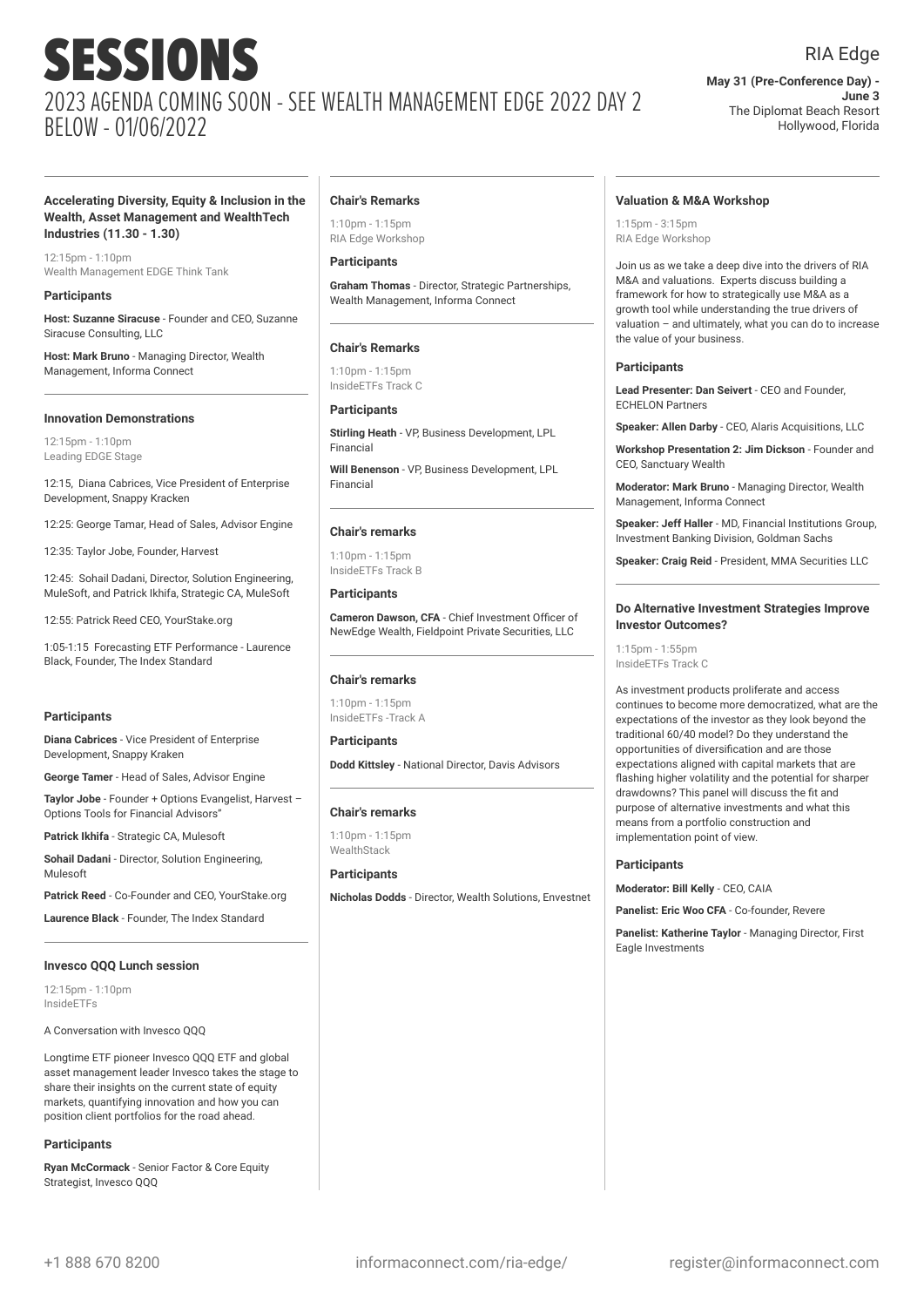**May 31 (Pre-Conference Day) - June 3** The Diplomat Beach Resort Hollywood, Florida

#### **How to Create Value Through ESG Investing**

1:15pm - 1:55pm InsideETFs Track B

How to Create Value Through ESG Investing

How can your firm use ESG data to drive economic value for your clients? Leading experts discuss how the synergy created between sustainability and your business objectives can improve business strategies.

#### **Participants**

**Moderator: Deborah Fuhr** - Managing Partner & Founder, ETFGI, Partner & founder ETF TV

**Panelist: Jane Edmondson** - Co-Founder and CEO, EQM Indexes

**Panelist: Yasmin Dahya Bilger** - Head of ETFs, Engine  $N_0$  1.

#### **Allocation Nation: Winning Strategies for Any Portfolio**

1:15pm - 1:55pm InsideETFs -Track A

Financial markets are constantly changing, and elevated uncertainty in today's world as lead to increased volatility for capital markets. But no matter what your client's objectives are, the proper asset allocation and investment strategies can increase a portfolio's return while limiting total risk. Join our panel of experts as they discuss all-weather portfolio strategies that can work for any portfolio allocation.

#### **Participants**

**Moderator: Robert Schein** - Managing Director, Partner & CIO,, Blanke Schein Wealth Management

**Panelist: Tim Holland** - Chief Investment Officer, Orion Advisor Solutions

**Panelist: Shana Sissel** - Director of Investments, Cope Corrales

#### **The Value of Advice: Articulating and Demonstrating Your True "Alpha" to Clients and Prospects**

1:15pm - 1:55pm **WealthStack** 

This session will focus on the following core topics:

- Aside from pure performance and returns, what are some of the most effective ways wealth managers can illustrate the importance – and value – of their services to clients and prospects? Specifically, panelists will discuss how they have aligned with goals and outcomes to improve client retention and relationships
- Presenters will also discuss the role technology can play as a differentiator – and ultimately a creator of alpha
- Panel will address the wealth management services, outcomes or solutions that create the most value for investors

#### **Participants**

**Moderator: Vance Barse, CPWA®, AIF®,** - Wealth Strategist and Founder, Your Dedicated Fiduciary®

**Panelist: Ron Bullis** - Co-Founder & President, Lifeworks Advisors

**Panelist: Rianka Dorsainvil** - Co-Founder and Co-CEO, 2050 Wealth Partners

#### **Accessing Emerging Investment Opportunities Through Thematics**

1:55pm - 2:35pm InsideETFs Track C

Investors are looking beyond simple sector funds or growth strategies to capture the investment return potential in disruptive forces like digital payments, remote working, electric vehicles and medical breakthroughs. But not all tech breakthroughs or trends make good investing strategies, and some themes may be dominated by companies already in investor portfolios.

Among the questions we will explore:

-What are the elements that turn a collection of interesting companies into an investable theme?

-How does technology and fundamental analysis find the best companies that match the theme?

Why do products that seem to cover the same theme can perform very differently?

-How can an advisor integrate thematic ETFs into a broader portfolio strategy?

#### **Participants**

**Moderator: Jackie Noblett** - Senior Reporter, Ignites, Producer, ETF Insider, Financial Advisor IQ

**Panelist: Jay Pelosky** - Co Founder & Chief Investment Officer, TPW Advisory

**Panelist: Roberto Lazzarotto** - CEO, Yewno

**Panelist: Jason Tauber, CFA** - Managing Director, Neuberger Berman

#### **Uncovering Value with Actively Managed Fixed Income**

1:55pm - 2:35pm InsideETFs Track B

#### **Participants**

**Moderator: Bart Farinholt** - Director of Corporate Strategy, Riverfront Investment Group

**Panelist: Kim Escue** - CFO & Senior Portfolio Manager, Stringer Asset Management, LLC

**Panelist: Samuel Lau** - Fixed Income Asset Allocation Specialist and Portfolio Manager, DoubleLine Capital

**Panelist: James McNerny** - Managing Director, Portfolio Manager. Global Liquidity Business, JPMChase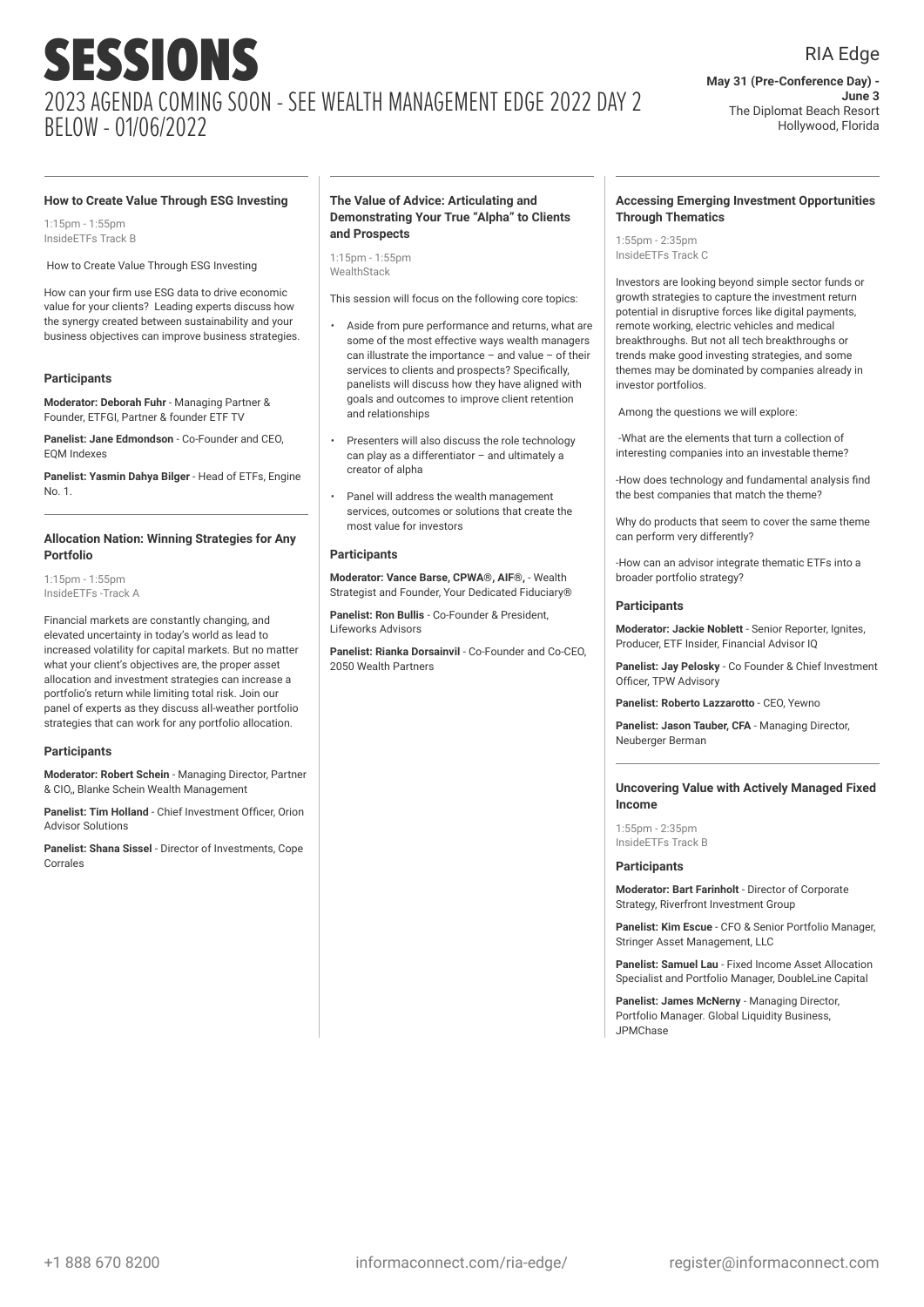#### RIA Edge

**May 31 (Pre-Conference Day) - June 3** The Diplomat Beach Resort Hollywood, Florida

#### **Strategies to Attract and Retain Younger Investors**

1:55pm - 2:35pm InsideETFs -Track A

The challenge for advisors is clients' children may not stay when they assume responsibility for the finances. The reason often shared is they don't know their parent's advisor. A Cerulli report shared over the next two decades, \$84.4 trillion in wealth is expected to pass mostly (63%) from boomer hands, with \$11.9 trillion of it going to charity. Now is the time to connect and work with younger investors.

The strategies include:

- Align your team with younger investors
- Deliver targeted communications and social media
- Host an Advisory groups
- Deliver information in new formats

#### **Participants**

**Brett Orvieto** - Managing Director, Dakota Wealth

**Moderator: Maureen Wilke** - President, Wilke and Associates, Inc.

**Ben Cruikshank** - Head of Flourish, Flourish

#### **Democratization of Access to the Investment Experience: How Technology is enabling investors to Access New Markets**

1:55pm - 2:35pm **WealthStack** 

#### **Participants**

**Moderator: David Armstrong** - Editor-in-chief and Executive Director of Content, Wealthmanagement.com

**Panelist: Joseph Raieta** - Partner, Managing Director, and Head of Investment Solutions, Snowden Lane Partners

**Panelist: Shane Williams** - Chief Technology Officer, CAIS

**Panelist: Thomas Canals** - Account Executive, Vise

#### **Are TIPS a Good Inflation Hedge?**

2:35pm - 3:15pm InsideETFs Track C

Where are we in the inflation cycle? Have we reached peak PPI? Four inflation experts will debate and discuss how portfolios should be positioned for the high inflation times we are currently living in. They will discuss whether TIPS are an appropriate inflation hedge and whether there are other products and solutions that might be more conducive than TIPS.

#### **Participants**

**Moderator: John Davi** - Founder & Chief Investment Officer, Astoria Portfolio Advisors

**Panelist: D.J. Tierney** - Senior Client Portfolio Strategist, Schwab Asset Management

**Panelist: Michael Contopoulos** - Director of Fixed Income, Richard Bernstein Advisors

#### **Regulatory Updates - ETF Changes and Challenges**

2:35pm - 3:15pm InsideETFs Track B

With a deep background in ETF development and regulatory issues, the panel's goal is to help advisors to feel updated and informed on the most relevant regulatory changes affecting ETFs to help improve their client relationships and firms' success. Discussion will include the new ETF marketing rule, transparency in ETFs, conversion from mutual funds to ETFs, the influx of asset managers wanting to get into ETFs and the impact of large asset managers launching actively managed ETFs with transparency. There will be ample time for audience questions on these and other related ETF issues.

#### **Participants**

**Moderator: Steve Skancke, PhD** - Chief Economic Advisor, Keel Point

**Panelist: Joshua Weinberg** - Senior Special Counsel, SEC

**Panelist: Adam Teufel** - Partner, Dechert

#### **ETFs vs. Direct Indexing: What Does the Future Hold?**

2:35pm - 3:15pm InsideETFs -Track A

ETFs vs. Direct Indexing: What Does the Future Hold?

Direct Indexing has exploded in popularity and more financial advisors are incorporating it into client portfolios than ever before. Increased adoption, advances in technology and appreciation for the tax benefits of Direct Indexing will likely continue to accelerate its rapid growth. How will this impact the advisors' perception and use of ETFs going forward? Our expert panelists will address the pros and cons of each when constructing portfolios for your clients and offer in-depth analysis on their most appropriate applications.

#### **Participants**

**Moderator: Michael Rose** - Managing Partner, Rose Capital Advisors

**Panelist: Avita Sukhram** - Director, Product Management, FTSE Russell

**Panelist: Rob Reina** - Americas Head of Investable Product Strategy, Qontigo

**Panelist: Jonathan Hudacko** - Principal, Personalized Indexing Financial Advisor Services, Vanguard

#### **Going Global: Is the RIA Business Model the Future of Global Wealth Management?**

2:35pm - 3:15pm WealthStack

While M&A activity levels have accelerated at incredible rates in recent years, only a handful of companies have pursued international deals and expansion opportunities. This session will highlight how the industry's true visionaries view opportunities in the U.S. RIA market – as well as abroad – and how they are looking to build wealth management and technology platforms capable of global scale and success.

#### **Participants**

**Moderator: Lorie Konish** - Personal Finance Reporter, CNBC

**Panelist: Matt Regan** - President, WealthCare

**Panelist: Bob Oros** - CEO, Hightower

**Panelist: Jim Dickson** - Founder and CEO, Sanctuary Wealth

**Panelist: Carolyn Armitage** - Head of Thrivent Advisor Network (TAN), Thrivent Advisor Network

#### **Afternoon Networking and Refreshment Break in Expo Hall – Ice Cream Social Sponsored by: American Century Services LLC**

3:15pm - 3:45pm Networking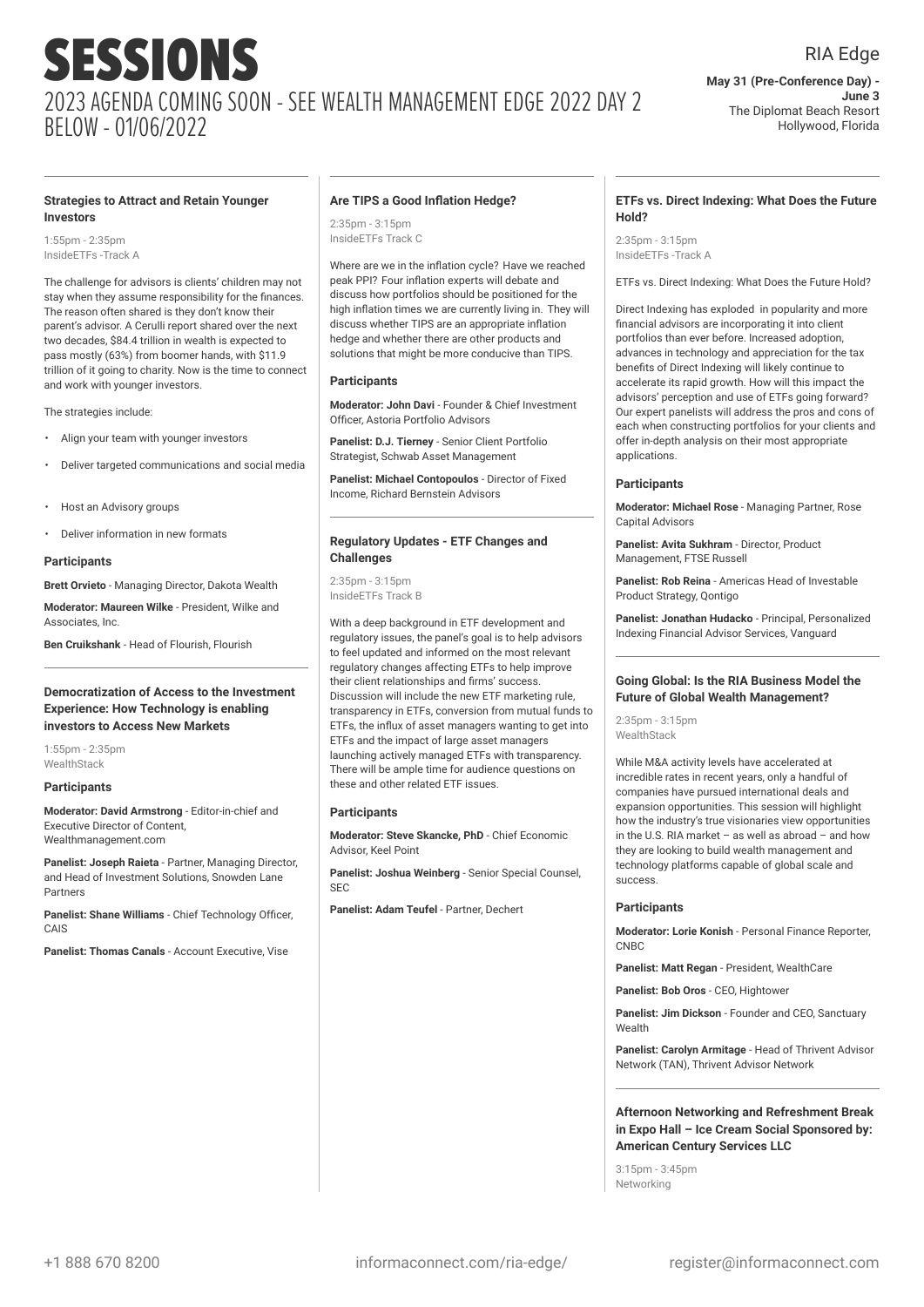#### RIA Edge

**May 31 (Pre-Conference Day) - June 3** The Diplomat Beach Resort Hollywood, Florida

#### **Innovation Demonstrations**

3:15pm - 3:45pm Leading EDGE Stage

3:15, Adam Green, Chief Executive Office, YieldX

3:25, Chris Field ,Chief Growth Officer, Holistiplan

3:35, Peter Nolan, Director of Strategic Accounts, Pontera

#### **Participants**

**Adam Green** - Chief Executive Officer, YieldX

**Chris Field** - Chief Growth Officer, Holistiplan

**Peter Nolan** - Director of Strategic Accounts, Pontera

#### **Organic Growth (Marketing and Business Development) Workshop**

3:45pm - 5:05pm RIA Edge Workshop

This workshop will provide attendees with a framework for benchmarking and assessing their current growth rates and tactics – and most importantly, identifying opportunities and strategies for increasing future organic growth. Specifically, this workshop will feature consultants and industry experts who will offer prescriptive advice and guidance on how to implement marketing, business development and referral strategies that will lead to consistent, repeatable growth.

#### **Participants**

**Lead Speaker: David DeVoe** - CEO and Founder, DeVoe & Company

**Lead Speaker: Megan Carpenter** - CEO & Co-Founder, FiComm Partners, LLC

**Panelist: Carina Diamond - Chief Experience Officer** Managing Partner, Dakota Wealth Management

**Panelist: Brian Leitner, CFP®, ChFC®** - Head of Mariner Platform Solutions, Mariner Platform **Solutions** 

**Panelist: Tom Westhoff** - VP Global sales, Practifi

#### **Vital Signs: 4 Key Investment Factors For Today's Professional Investor**

3:45pm - 4:25pm InsideETFs

1. Algorithmic investing+ Indexing = a lot of "valuationinsensitive" money in the stock market. How do you adapt?

2. Bond investing in a rate-tightening cycle: new era or just a phase?

3. How to account for the ramped-up activity of retail investors?

4. What are your best strategic ideas for the rest of 2022? (either specific investments, rules to live by, or both)

#### **Participants**

**Moderator: Robert Isbitts** - Co-Founder and Chief Investment Strategist, Sungarden Investment Publishing LLC

**Panelist: Todd Hedtke** - Chief Investment Officer, Allianz

**Panelist: Melissa Joy** - Founder, Pearl Planning

#### **CTO Perspectives - Top Tech Trends**

3:45pm - 4:25pm WealthStack

Our panel of CTOs discuss the areas of technology and innovation that are most top-of-mind in 2022: From the things that keep them up at night to the things they're most excited about! This panel discussion with give you a rare glimpse into the nuances and issues facing the tech leaders of fastgrowing and tech-adopted firms!

#### **Participants**

**Moderator: Gavin Spitzner** - President, Wealth Consulting Partners

**Panelist: Jeff Haines** - Enterprise Architect, Thrivent Advisor Network

**Panelist: Christine Cataldo** - Chief Technology & Digital Officer, Mercer Advisors

#### **InsideETFs Visionaries: Finding Long-Term Opportunities in a Short-Term World: Lessons Learned over 50 Years on Wall Street**

4:25pm - 4:45pm InsideETFs

Investors today are bombarded with headlines and "tweets" about the market, interest rates, the economy, and other important but unknowable issues. When the news cycle seems overwhelming, it's important to take a step back and reflect on timeless investment truths that look beyond the current headlines, and to recognize how advisors help clients stay focused on their long-term financial plans. With that goal in mind, we will draw on Davis' fifty years of successful investing to share the timely and timeless lessons we've learned about navigating ever-changing markets, uncovering opportunities, and the role advisors play in helping clients keep emotions in check

#### **Participants**

**Speaker: Chris Davis** - Chairman, Davis Advisors

#### **WealthStack Visionary: The End Of Generic Investing-Growing Your Business For The Clients You Serve With The Help Of Technology**

4:25pm - 5:05pm WealthStack

There is a great uncertainty among most consumers today around whether they can build the wealth they'll need for the future, with two in five Americans saying that it will take "a miracle" for them to retire. People clearly need quality financial guidance from advisors like you, and they need it to be customized to help them reach their goals.

Hear from Vise Co-founder and CEO Samir Vasavada and a special guest on how to tap technology to move beyond generic investment strategies for your clients, and the best ways to think about growing and scaling your business during these uncertain times.

#### **Participants**

**Moderator: Davis Janowski** - Senior Technology Editor, WealthManagement.com

**Keynote: Samir Vasavada** - Chief Executive Officer,  $V$ ice

**Speaker: Runik Mehrotra** - President and Chief Investment Officer, Vise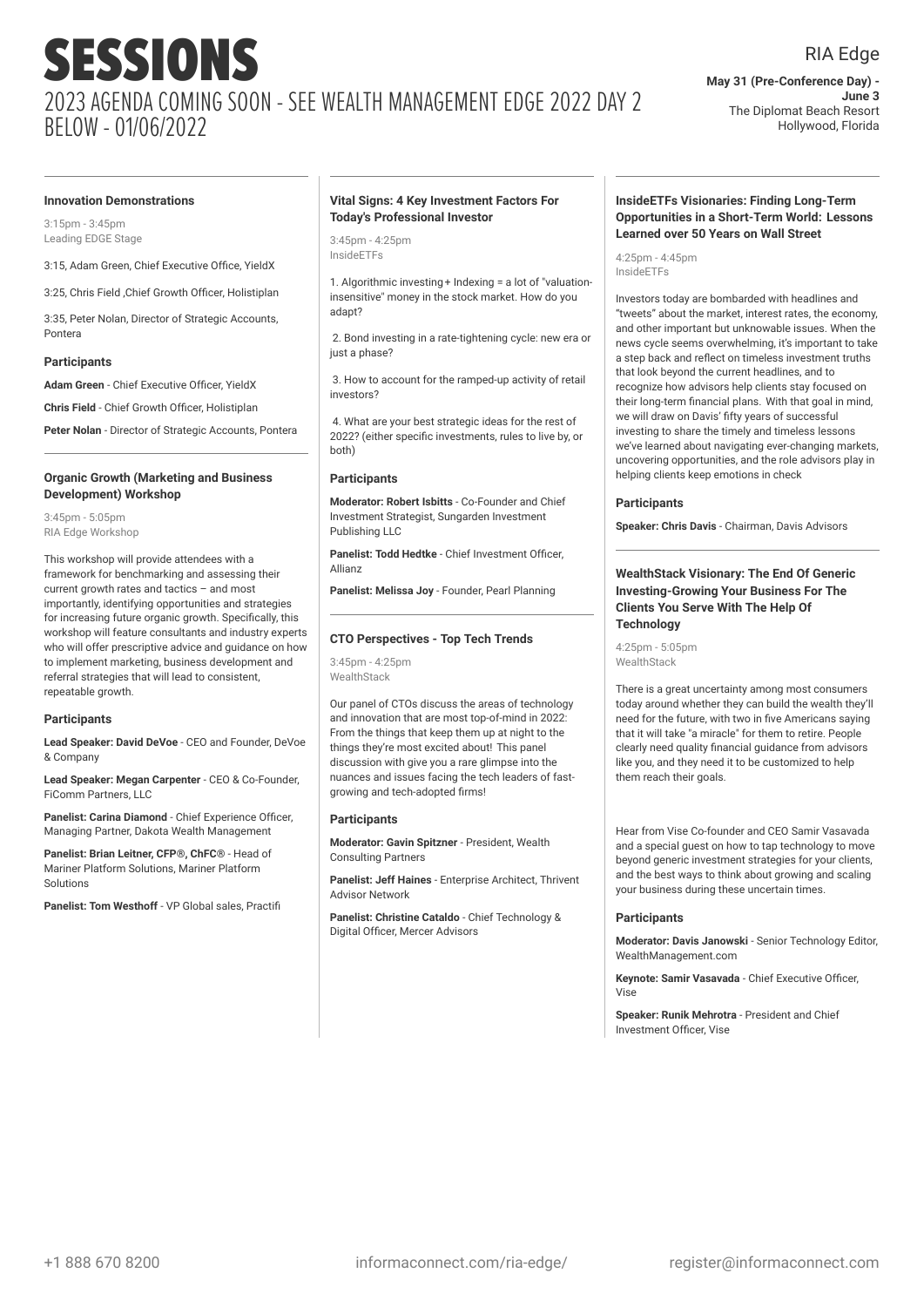**May 31 (Pre-Conference Day) - June 3** The Diplomat Beach Resort Hollywood, Florida

RIA Edge

#### **InsideETFs Visionaries: The Return Implications Of Climate Risk**

4:45pm - 5:05pm InsideETFs

Investors are being increasingly aware of the financial and economic impact of adverse climate scenarios. Delayed or insufficient policy changes to address climate change are likely to result in higher global temperatures, lower terminal growth rates, and higher levels of risk premia across asset classes. This results in lower nominal and real potential returns across asset classes in adverse climate scenarios.

#### **Participants**

**Speaker: Robert Bush** - Senior Research Analyst Thought Leadership, DWS

#### **Happy Hour in Expo Hall - Sponsored by TIFIN Wealth**

5:05pm - 6:05pm Networking

#### **Leading EDGE Stage - Best Practices in Talent Management**

5:10pm - 5:30pm Leading EDGE Stage

#### **Participants**

**Martine Lellis** - Chief Talent and Administrative Officer, Mercer Advisors

#### **Party Under The Stars**

7:30pm - 9:30pm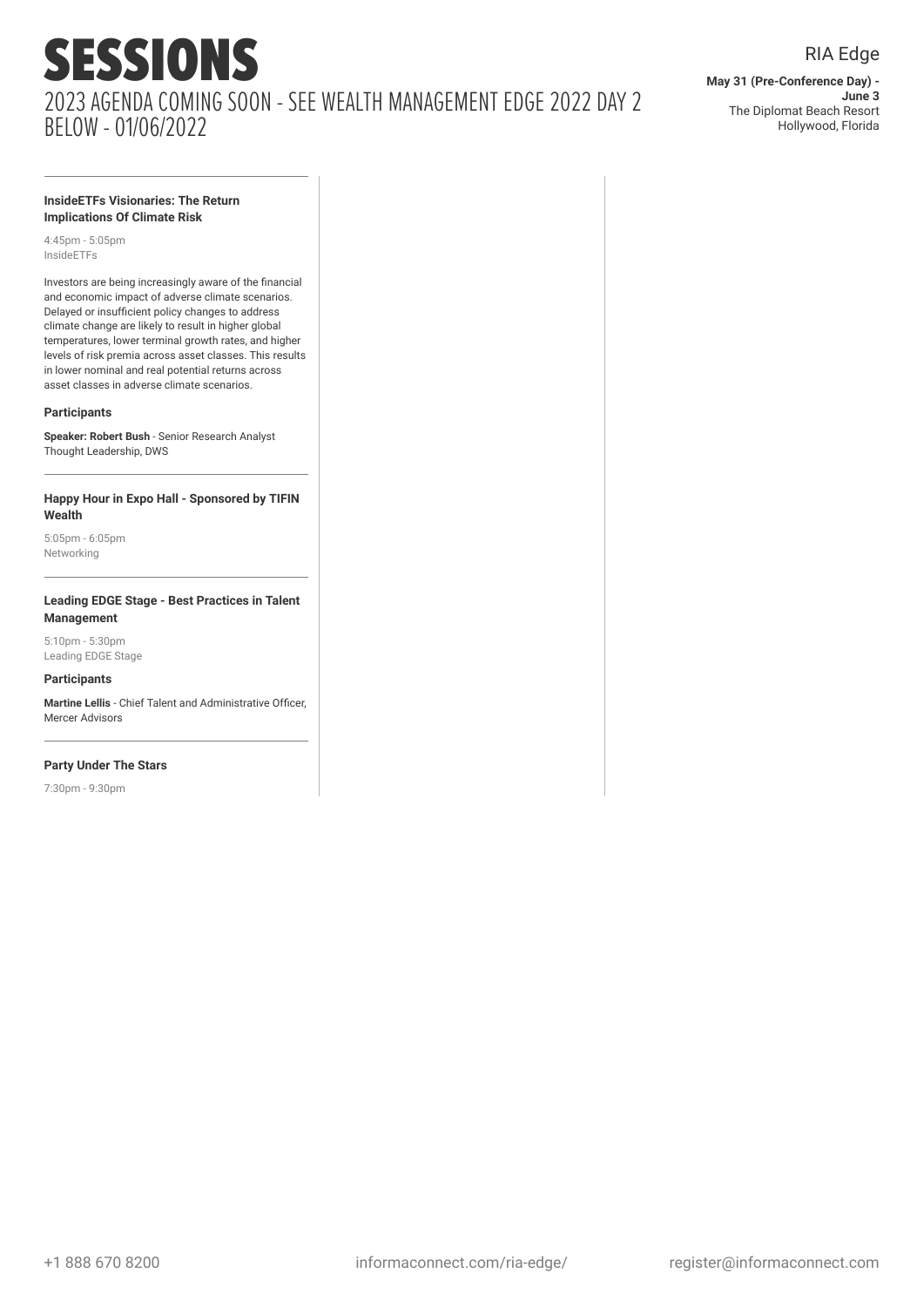**May 31 (Pre-Conference Day) - June 3** The Diplomat Beach Resort Hollywood, Florida

| <b>TIME</b> | <b>EDGE</b> | <b>INSIDEETFS</b> | <b>INSIDEETFS</b><br><b>TRACK C</b> | <b>INSIDEETFS</b><br><b>-TRACK A</b> | <b>INSIDEETFS</b><br><b>TRACK B</b> | <b>LEADING</b><br><b>EDGE STAGE</b> | <b>NETWORKING</b>                                             | <b>RIA EDGE</b> | <b>RIA EDGE</b><br><b>WORKSHOP</b> | <b>WEALTH MAN-</b><br><b>AGEMENT</b><br><b>EDGE THINK</b><br><b>TANK</b> | <b>WEALTH-</b><br><b>STACK</b>                                                              | <b>WOMEN IN</b><br><b>ETFS BREAK-</b><br><b>FAST</b>                                                |
|-------------|-------------|-------------------|-------------------------------------|--------------------------------------|-------------------------------------|-------------------------------------|---------------------------------------------------------------|-----------------|------------------------------------|--------------------------------------------------------------------------|---------------------------------------------------------------------------------------------|-----------------------------------------------------------------------------------------------------|
| 8:00AM      |             |                   |                                     |                                      |                                     |                                     | $8:00am$ - Reg-<br>istration and<br>Breakfast in<br>Expo Hall |                 |                                    |                                                                          | $8:00am - If$<br><b>Hybrid Advice</b><br>Is The An-<br>swer, Why<br>Aren't We<br>There Yet? | $8:00am -$<br>Women in<br>ETFs Break-<br>fast: Entre-<br>preneurial<br>Spirit Within<br><b>ETFs</b> |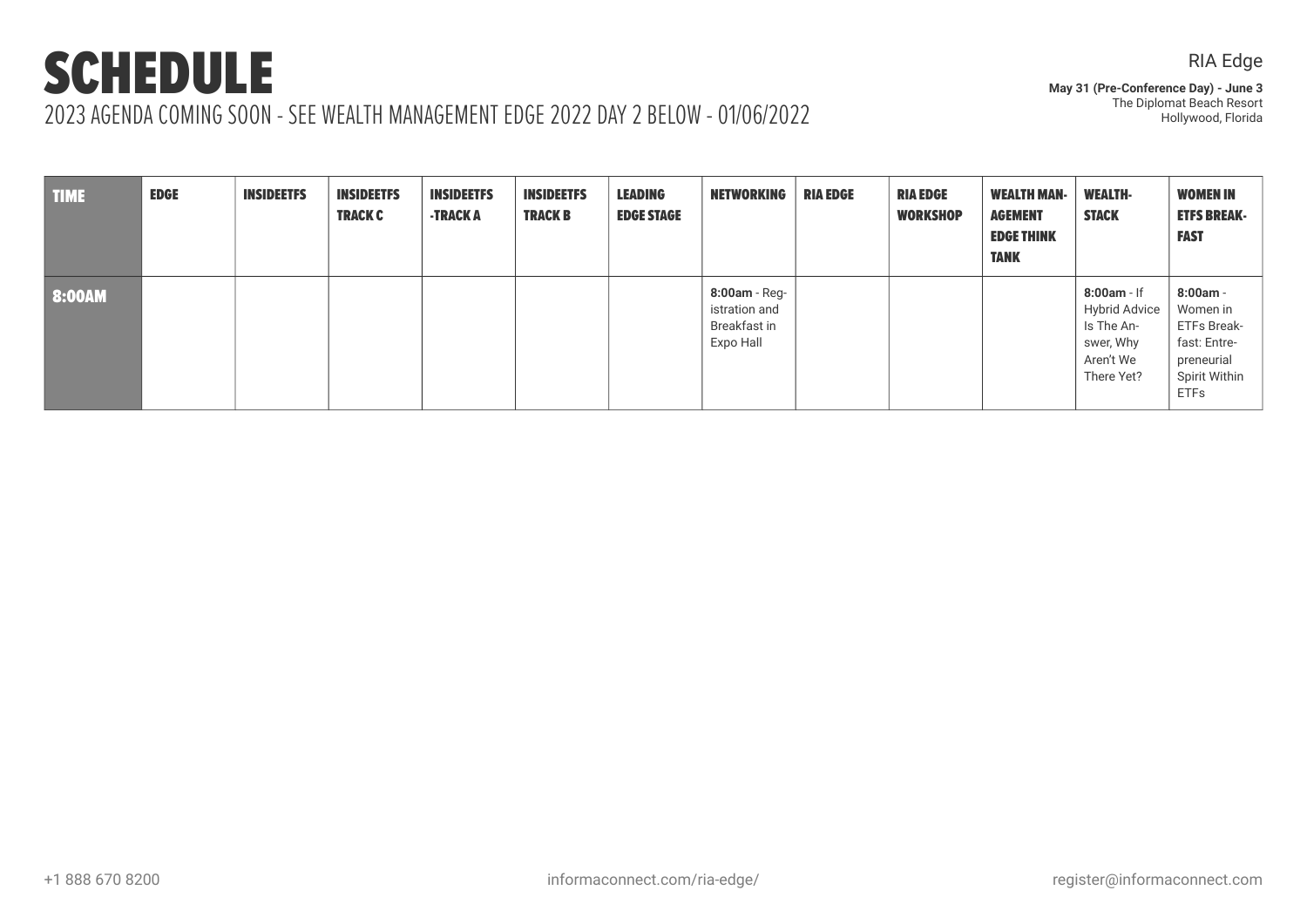**May 31 (Pre-Conference Day) - June 3** The Diplomat Beach Resort Hollywood, Florida

| <b>TIME</b> | <b>EDGE</b>         | <b>INSIDEETFS</b>   | <b>INSIDEETFS</b><br><b>TRACK C</b> | <b>INSIDEETFS</b><br>-TRACK A | <b>INSIDEETFS</b><br><b>TRACK B</b> | <b>LEADING</b><br><b>EDGE STAGE</b> | <b>NETWORKING</b>   | <b>RIA EDGE</b>     | <b>RIA EDGE</b><br><b>WORKSHOP</b> | <b>WEALTH MAN-</b><br><b>AGEMENT</b><br><b>EDGE THINK</b><br><b>TANK</b> | <b>WEALTH-</b><br><b>STACK</b> | <b>WOMEN IN</b><br><b>ETFS BREAK-</b><br><b>FAST</b> |
|-------------|---------------------|---------------------|-------------------------------------|-------------------------------|-------------------------------------|-------------------------------------|---------------------|---------------------|------------------------------------|--------------------------------------------------------------------------|--------------------------------|------------------------------------------------------|
| 9:00AM      | $9:00am -$          | $9:00am -$          | $9:00am -$                          | $9:00am -$                    | $9:00am -$                          | $9:00am -$                          | $9:00am -$          | $9:00am -$          | $9:00am -$                         | $9:00am -$                                                               | $9:00am -$                     | $9:00am -$                                           |
|             | Chair's Re-         | Chair's Re-         | Chair's Re-                         | Chair's Re-                   | Chair's Re-                         | Chair's Re-                         | Chair's Re-         | Chair's Re-         | Chair's Re-                        | Chair's Re-                                                              | Chair's Re-                    | Chair's Re-                                          |
|             | marks               | marks               | marks                               | marks                         | marks                               | marks                               | marks               | marks               | marks                              | marks                                                                    | marks                          | marks                                                |
|             | $9:05am -$          | $9:05$ am -         | $9:05$ am -                         | $9:05$ am -                   | $9:05$ am -                         | $9:05$ am -                         | $9:05$ am -         | $9:05am -$          | $9:05$ am -                        | $9:05$ am -                                                              | $9:05am -$                     | $9:05am -$                                           |
|             | <b>EDGE Vision-</b> | <b>EDGE Vision-</b> | <b>EDGE Vision-</b>                 | <b>EDGE Vision-</b>           | <b>EDGE Vision-</b>                 | <b>EDGE Vision-</b>                 | <b>EDGE Vision-</b> | <b>EDGE Vision-</b> | <b>EDGE Vision-</b>                | <b>EDGE Vision-</b>                                                      | <b>EDGE Vision-</b>            | <b>EDGE Vision-</b>                                  |
|             | ary: The Fu-        | ary: The Fu-        | ary: The Fu-                        | ary: The Fu-                  | ary: The Fu-                        | ary: The Fu-                        | ary: The Fu-        | ary: The Fu-        | ary: The Fu-                       | ary: The Fu-                                                             | ary: The Fu-                   | ary: The Fu-                                         |
|             | ture of Ad-         | ture of Ad-         | ture of Ad-                         | ture of Ad-                   | ture of Ad-                         | ture of Ad-                         | ture of Ad-         | ture of Ad-         | ture of Ad-                        | ture of Ad-                                                              | ture of Ad-                    | ture of Ad-                                          |
|             | vice: Embrac-       | vice: Embrac-       | vice: Embrac-                       | vice: Embrac-                 | vice: Embrac-                       | vice: Embrac-                       | vice: Embrac-       | vice: Embrac-       | vice: Embrac-                      | vice: Embrac-                                                            | vice: Embrac-                  | vice: Embrac-                                        |
|             | ing an Abun-        | ing an Abun-        | ing an Abun-                        | ing an Abun-                  | ing an Abun-                        | ing an Abun-                        | ing an Abun-        | ing an Abun-        | ing an Abun-                       | ing an Abun-                                                             | ing an Abun-                   | ing an Abun-                                         |
|             | dance Mind-         | dance Mind-         | dance Mind-                         | dance Mind-                   | dance Mind-                         | dance Mind-                         | dance Mind-         | dance Mind-         | dance Mind-                        | dance Mind-                                                              | dance Mind-                    | dance Mind-                                          |
|             | set                 | set                 | set                                 | set                           | set                                 | set                                 | set                 | set                 | set                                | set                                                                      | set                            | set                                                  |
|             | $9:25am -$          | $9:25am -$          | $9:25am -$                          | $9:25am -$                    | $9:25am -$                          | $9:25am -$                          | $9:25am -$          | $9:25am -$          | $9:25am -$                         | $9:25am -$                                                               | $9:25am -$                     | $9:25am -$                                           |
|             | <b>EDGE Vision-</b> | <b>EDGE Vision-</b> | <b>EDGE Vision-</b>                 | <b>EDGE Vision-</b>           | <b>EDGE Vision-</b>                 | <b>EDGE Vision-</b>                 | <b>EDGE Vision-</b> | <b>EDGE Vision-</b> | <b>EDGE Vision-</b>                | <b>EDGE Vision-</b>                                                      | <b>EDGE Vision-</b>            | <b>EDGE Vision-</b>                                  |
|             | ary: An Expert      | ary: An Expert      | ary: An Expert                      | ary: An Expert                | ary: An Expert                      | ary: An Expert                      | ary: An Expert      | ary: An Expert      | ary: An Expert                     | ary: An Expert                                                           | ary: An Expert                 | ary: An Expert                                       |
|             | Look at the         | Look at the         | Look at the                         | Look at the                   | Look at the                         | Look at the                         | Look at the         | Look at the         | Look at the                        | Look at the                                                              | Look at the                    | Look at the                                          |
|             | Fed, Inflation      | Fed, Inflation      | Fed, Inflation                      | Fed, Inflation                | Fed, Inflation                      | Fed, Inflation                      | Fed, Inflation      | Fed, Inflation      | Fed, Inflation                     | Fed, Inflation                                                           | Fed, Inflation                 | Fed, Inflation                                       |
|             | and Equity          | and Equity          | and Equity                          | and Equity                    | and Equity                          | and Equity                          | and Equity          | and Equity          | and Equity                         | and Equity                                                               | and Equity                     | and Equity                                           |
|             | <b>Multiples</b>    | Multiples           | <b>Multiples</b>                    | <b>Multiples</b>              | <b>Multiples</b>                    | <b>Multiples</b>                    | <b>Multiples</b>    | <b>Multiples</b>    | <b>Multiples</b>                   | <b>Multiples</b>                                                         | <b>Multiples</b>               | <b>Multiples</b>                                     |
|             | $9:45am - The$      | $9:45am - The$      | $9:45am - The$                      | $9:45am - The$                | 9:45am - The                        | $9:45am - The$                      | $9:45am - The$      | $9:45am - The$      | 9:45am - The                       | $9:45am - The$                                                           | $9:45am - The$                 | 9:45am - The                                         |
|             | Future of           | Future of           | Future of                           | Future of                     | Future of                           | Future of                           | Future of           | Future of           | Future of                          | Future of                                                                | Future of                      | Future of                                            |
|             | Wealth Man-         | Wealth Man-         | Wealth Man-                         | Wealth Man-                   | Wealth Man-                         | Wealth Man-                         | Wealth Man-         | Wealth Man-         | Wealth Man-                        | Wealth Man-                                                              | Wealth Man-                    | Wealth Man-                                          |
|             | agement:            | agement:            | agement:                            | agement:                      | agement:                            | agement:                            | agement:            | agement:            | agement:                           | agement:                                                                 | agement:                       | agement:                                             |
|             | How Invest-         | How Invest-         | How Invest-                         | How Invest-                   | How Invest-                         | How Invest-                         | How Invest-         | How Invest-         | How Invest-                        | How Invest-                                                              | How Invest-                    | How Invest-                                          |
|             | ment, Fintech       | ment. Fintech       | ment, Fintech                       | ment. Fintech                 | ment, Fintech                       | ment, Fintech                       | ment. Fintech       | ment, Fintech       | ment. Fintech                      | ment. Fintech                                                            | ment, Fintech                  | ment, Fintech                                        |
|             | and RIA chan-       | and RIA chan-       | and RIA chan-                       | and RIA chan-                 | and RIA chan-                       | and RIA chan-                       | and RIA chan-       | and RIA chan-       | and RIA chan-                      | and RIA chan-                                                            | and RIA chan-                  | and RIA chan-                                        |
|             | nels are Con-       | nels are Con-       | nels are Con-                       | nels are Con-                 | nels are Con-                       | nels are Con-                       | nels are Con-       | nels are Con-       | nels are Con-                      | nels are Con-                                                            | nels are Con-                  | nels are Con-                                        |
|             | verging to          | verging to          | verging to                          | verging to                    | verging to                          | verging to                          | verging to          | verging to          | verging to                         | verging to                                                               | verging to                     | verging to                                           |
|             | Change the          | Change the          | Change the                          | Change the                    | Change the                          | Change the                          | Change the          | Change the          | Change the                         | Change the                                                               | Change the                     | Change the                                           |
|             | Future of Ad-       | Future of Ad-       | Future of Ad-                       | Future of Ad-                 | Future of Ad-                       | Future of Ad-                       | Future of Ad-       | Future of Ad-       | Future of Ad-                      | Future of Ad-                                                            | Future of Ad-                  | Future of Ad-                                        |
|             | vice                | vice                | vice                                | vice                          | vice                                | vice                                | vice                | vice                | vice                               | vice                                                                     | vice                           | vice                                                 |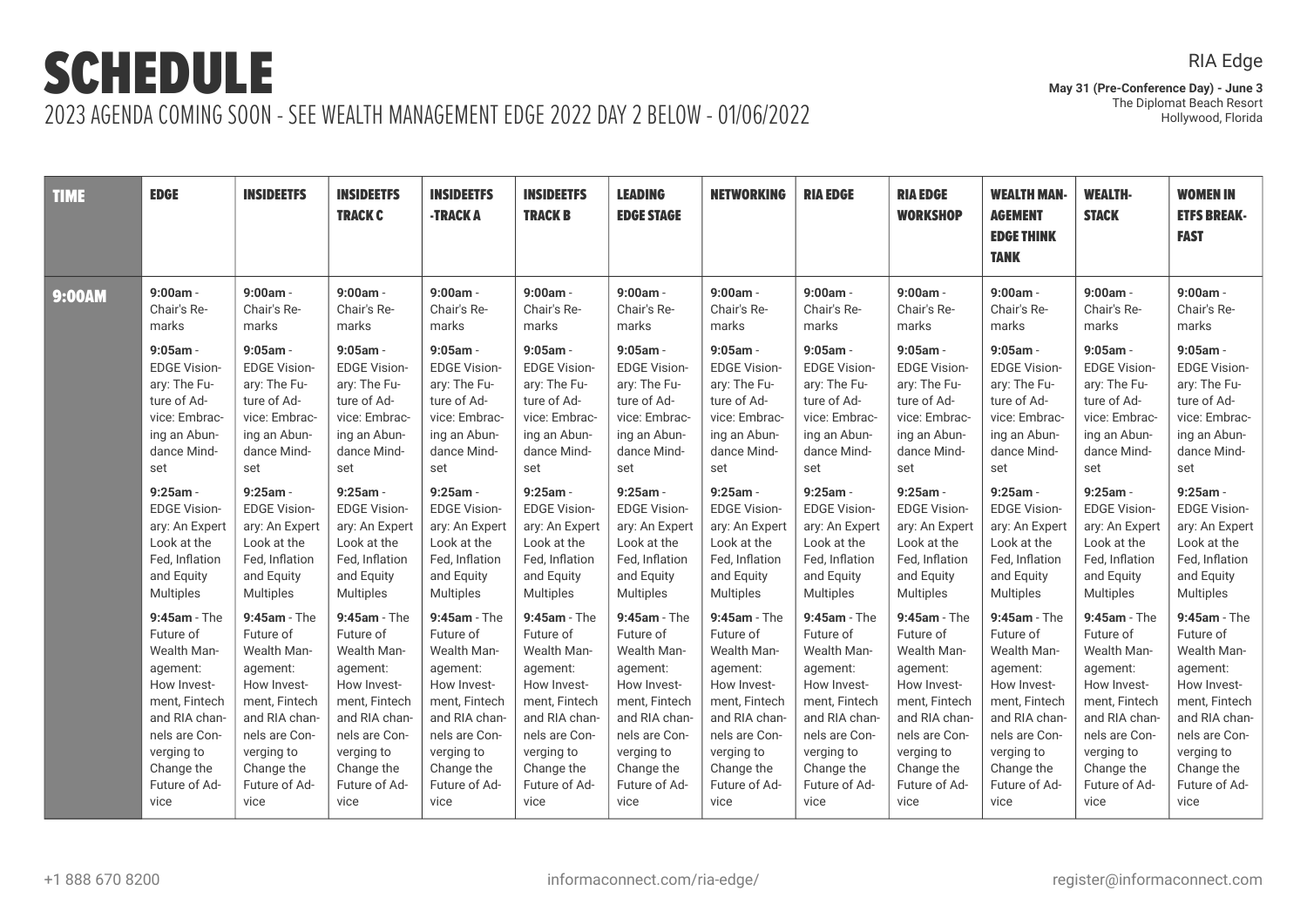**May 31 (Pre-Conference Day) - June 3** The Diplomat Beach Resort Hollywood, Florida

| <b>TIME</b> | <b>EDGE</b>                                                                                                                                                                           | <b>INSIDEETFS</b>                                                                                                                                                            | <b>INSIDEETFS</b><br><b>TRACK C</b> | <b>INSIDEETFS</b><br>-TRACK A | <b>INSIDEETFS</b><br><b>TRACK B</b> | <b>LEADING</b><br><b>EDGE STAGE</b>              | <b>NETWORKING</b>                                                                | <b>RIA EDGE</b>                                                                                                                                                                                                                                                          | <b>RIA EDGE</b><br><b>WORKSHOP</b> | <b>WEALTH MAN-</b><br><b>AGEMENT</b><br><b>EDGE THINK</b><br><b>TANK</b> | <b>WEALTH-</b><br><b>STACK</b>                                                                                                                                                                                                                                                                                            | <b>WOMEN IN</b><br><b>ETFS BREAK-</b><br><b>FAST</b> |
|-------------|---------------------------------------------------------------------------------------------------------------------------------------------------------------------------------------|------------------------------------------------------------------------------------------------------------------------------------------------------------------------------|-------------------------------------|-------------------------------|-------------------------------------|--------------------------------------------------|----------------------------------------------------------------------------------|--------------------------------------------------------------------------------------------------------------------------------------------------------------------------------------------------------------------------------------------------------------------------|------------------------------------|--------------------------------------------------------------------------|---------------------------------------------------------------------------------------------------------------------------------------------------------------------------------------------------------------------------------------------------------------------------------------------------------------------------|------------------------------------------------------|
| 10:00AM     |                                                                                                                                                                                       |                                                                                                                                                                              |                                     |                               |                                     | 10:25am - In-<br>novation<br>Demonstra-<br>tions | 10:25am -<br>Morning Net-<br>working and<br>Refreshment<br>Break in Expo<br>Hall |                                                                                                                                                                                                                                                                          |                                    |                                                                          |                                                                                                                                                                                                                                                                                                                           |                                                      |
| 11:00AM     | 11:30am - Ac-<br>celerating Di-<br>versity, Equity<br>& Inclusion in<br>the Wealth,<br>Asset Man-<br>agement and<br>WealthTech<br>Industries<br><b>Think Tank</b><br>$(11.30 - 1.30)$ | 11:00am -<br>Chair's Re-<br>marks<br>11:05am - In-<br>sideETFs Vi-<br>sionary: Rus-<br>sell Indexes -<br>Indexing into<br>the future<br>11:35am -<br>The Truth<br>About ESGs |                                     |                               |                                     |                                                  |                                                                                  | 11:00am -<br>Chair's Re-<br>marks<br>11:05am -<br>Driving the<br>Next Genera-<br>tion of RIA<br>$Growth -$<br>How Technol-<br>ogy, M&A and<br>New Perspec-<br>tives Will<br>Power the Fu-<br>ture of the<br>RIA Channel<br>11:35am -<br>RIA CEO All<br><b>Star Panel</b> |                                    |                                                                          | 11:00am -<br>Chair's Re-<br>marks<br>11:05am -<br>WealthStack<br>Visionary:<br>The Embed-<br>ded Wealth<br>Stack and the<br>Opportunities<br>Embedded Fi-<br>nance Brings<br>to Wealth<br>Management<br>11:35am -<br>Where are<br>VCs and PEs<br>Investing in<br>the Next<br>Wave of<br>WealthTech<br>and Invest-<br>Tech |                                                      |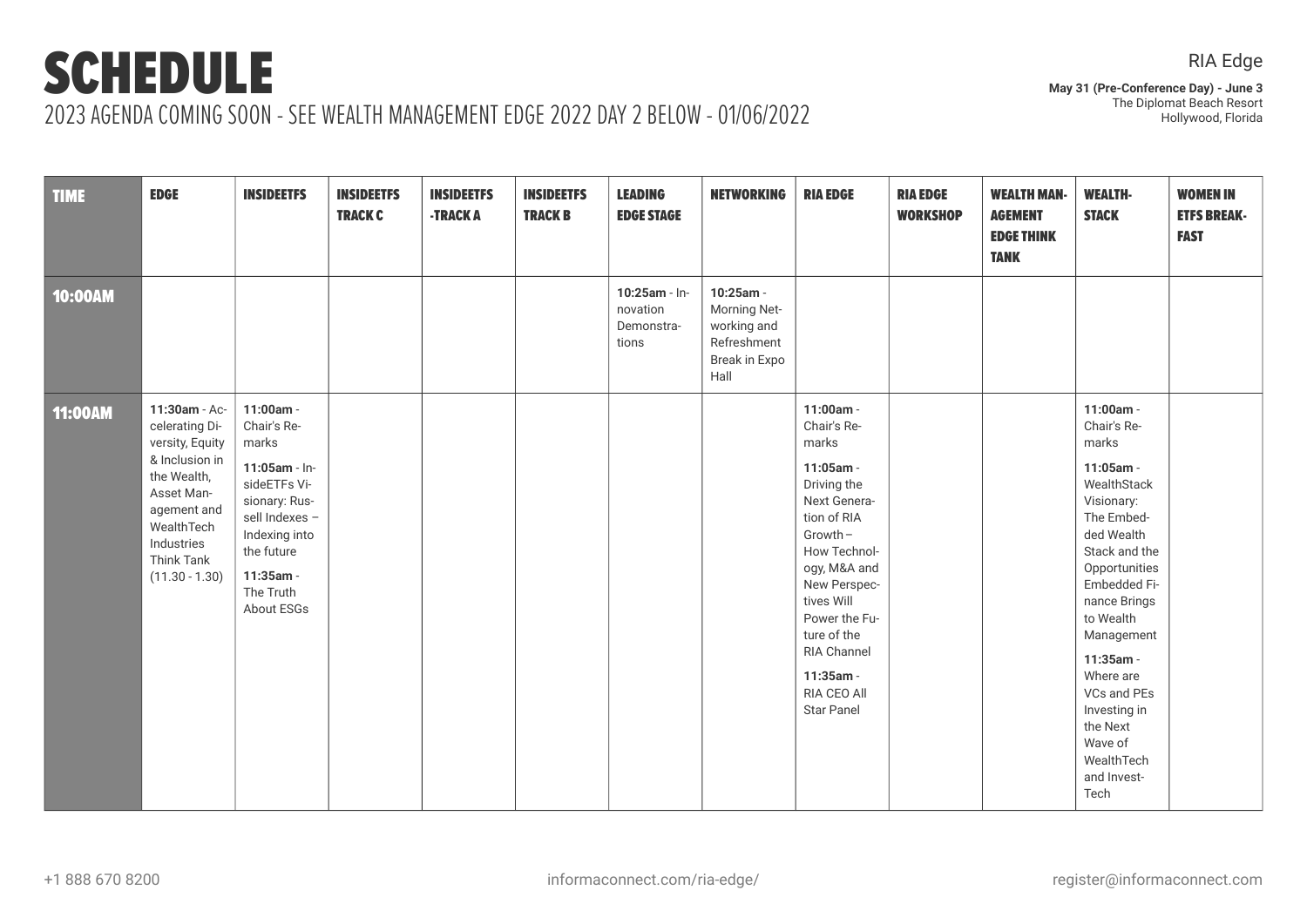### RIA Edge

**May 31 (Pre-Conference Day) - June 3** The Diplomat Beach Resort Hollywood, Florida

| <b>TIME</b>    | <b>EDGE</b> | <b>INSIDEETFS</b>                                   | <b>INSIDEETFS</b><br><b>TRACK C</b> | <b>INSIDEETFS</b><br><b>-TRACK A</b> | <b>INSIDEETFS</b><br><b>TRACK B</b> | LEADING<br><b>EDGE STAGE</b>                        | <b>NETWORKING</b>                  | <b>RIA EDGE</b> | <b>RIA EDGE</b><br><b>WORKSHOP</b> | <b>WEALTH MAN-</b><br><b>AGEMENT</b><br><b>EDGE THINK</b><br><b>TANK</b>                                                                                          | <b>WEALTH-</b><br><b>STACK</b> | <b>WOMEN IN</b><br><b>ETFS BREAK-</b><br><b>FAST</b> |
|----------------|-------------|-----------------------------------------------------|-------------------------------------|--------------------------------------|-------------------------------------|-----------------------------------------------------|------------------------------------|-----------------|------------------------------------|-------------------------------------------------------------------------------------------------------------------------------------------------------------------|--------------------------------|------------------------------------------------------|
| <b>12:00PM</b> |             | $12:15$ pm - In-<br>vesco QQQ<br>Lunch ses-<br>sion |                                     |                                      |                                     | $12:15$ pm - In-<br>novation<br>Demonstra-<br>tions | 12:15pm -<br>Lunch in Expo<br>Hall |                 |                                    | 12:15pm -<br>Accelerating<br>Diversity, Eq-<br>uity & Inclu-<br>sion in the<br>Wealth, Asset<br>Management<br>and<br>WealthTech<br>Industries<br>$(11.30 - 1.30)$ |                                |                                                      |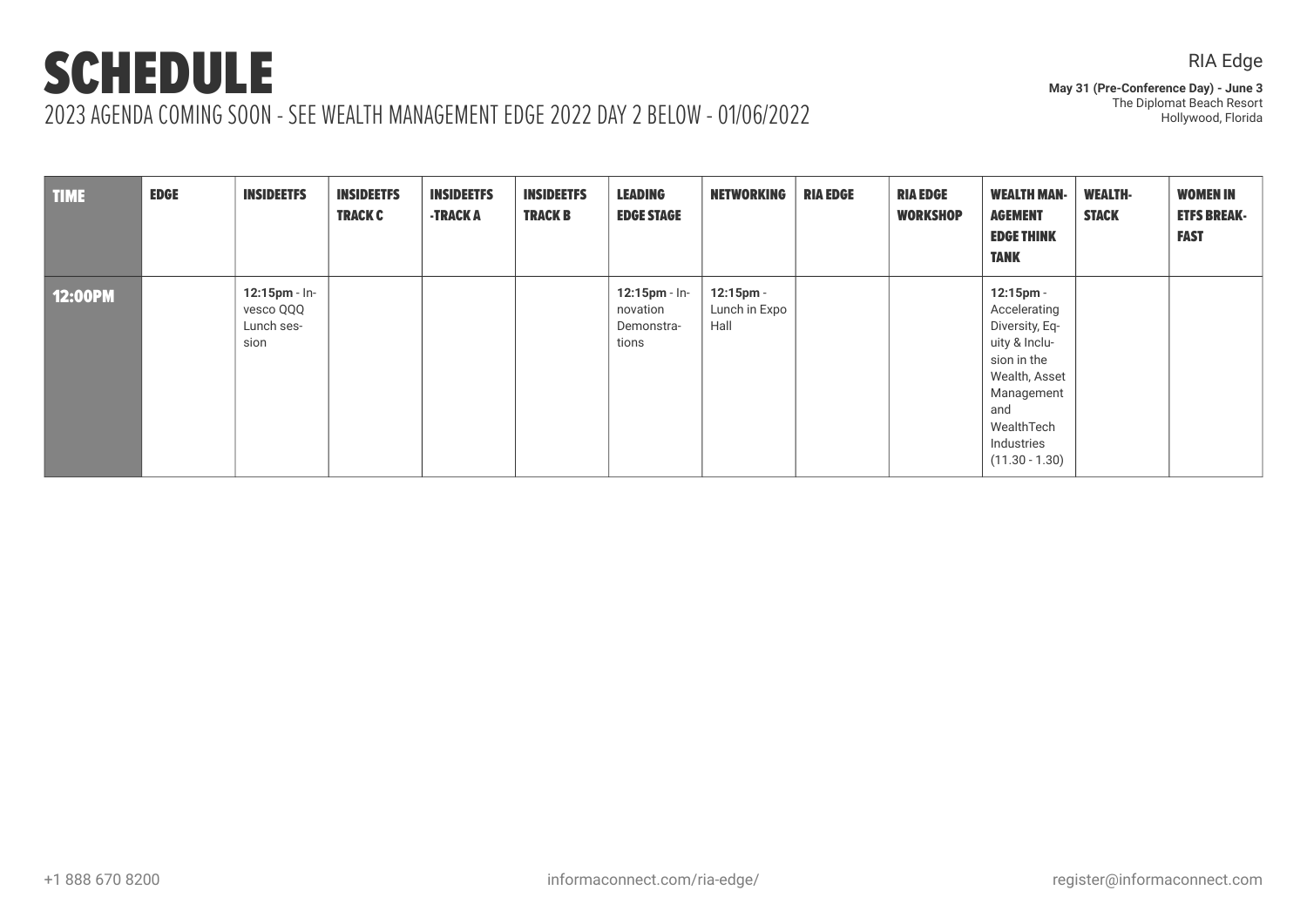**May 31 (Pre-Conference Day) - June 3** The Diplomat Beach Resort Hollywood, Florida

| <b>TIME</b>   | <b>EDGE</b> | <b>INSIDEETFS</b> | <b>INSIDEETFS</b><br><b>TRACK C</b>                                                                                                                                                                                                              | <b>INSIDEETFS</b><br><b>-TRACK A</b>                                                                                                                                                                       | <b>INSIDEETFS</b><br><b>TRACK B</b>                                                                                                                                                                    | <b>LEADING</b><br><b>EDGE STAGE</b> | <b>NETWORKING</b> | <b>RIA EDGE</b> | <b>RIA EDGE</b><br><b>WORKSHOP</b>                                               | <b>WEALTH MAN-</b><br><b>AGEMENT</b><br><b>EDGE THINK</b><br><b>TANK</b> | <b>WEALTH-</b><br><b>STACK</b>                                                                                                                                                                                                                                                                                                                         | <b>WOMEN IN</b><br><b>ETFS BREAK-</b><br><b>FAST</b> |
|---------------|-------------|-------------------|--------------------------------------------------------------------------------------------------------------------------------------------------------------------------------------------------------------------------------------------------|------------------------------------------------------------------------------------------------------------------------------------------------------------------------------------------------------------|--------------------------------------------------------------------------------------------------------------------------------------------------------------------------------------------------------|-------------------------------------|-------------------|-----------------|----------------------------------------------------------------------------------|--------------------------------------------------------------------------|--------------------------------------------------------------------------------------------------------------------------------------------------------------------------------------------------------------------------------------------------------------------------------------------------------------------------------------------------------|------------------------------------------------------|
| <b>1:00PM</b> |             |                   | $1:10$ pm -<br>Chair's Re-<br>marks<br>$1:15$ pm - Do<br>Alternative In-<br>vestment<br>Strategies Im-<br>prove In-<br>vestor Out-<br>comes?<br>1:55pm - Ac-<br>cessing<br>Emerging In-<br>vestment Op-<br>portunities<br>Through The-<br>matics | $1:10$ pm -<br>Chair's re-<br>marks<br>1:15pm - Allo-<br>cation Nation:<br>Winning<br>Strategies for<br>Any Portfolio<br>$1:55$ pm $-$<br>Strategies to<br>Attract and<br>Retain<br>Younger In-<br>vestors | $1:10$ pm -<br>Chair's re-<br>marks<br>$1:15$ pm -<br>How to Cre-<br>ate Value<br>Through ESG<br>Investing<br>$1:55$ pm - Un-<br>covering Val-<br>ue with Ac-<br>tively Man-<br>aged Fixed In-<br>come |                                     |                   |                 | $1:10$ pm -<br>Chair's Re-<br>marks<br>1:15pm - Val-<br>uation & M&A<br>Workshop |                                                                          | $1:10$ pm -<br>Chair's re-<br>marks<br>$1:15$ pm - The<br>Value of Ad-<br>vice: Articu-<br>lating and<br>Demonstrat-<br>ing Your True<br>"Alpha" to<br>Clients and<br>Prospects<br>1:55pm - De-<br>mocratization<br>of Access to<br>the Invest-<br>ment Experi-<br>ence: How<br>Technology is<br>enabling in-<br>vestors to Ac-<br>cess New<br>Markets |                                                      |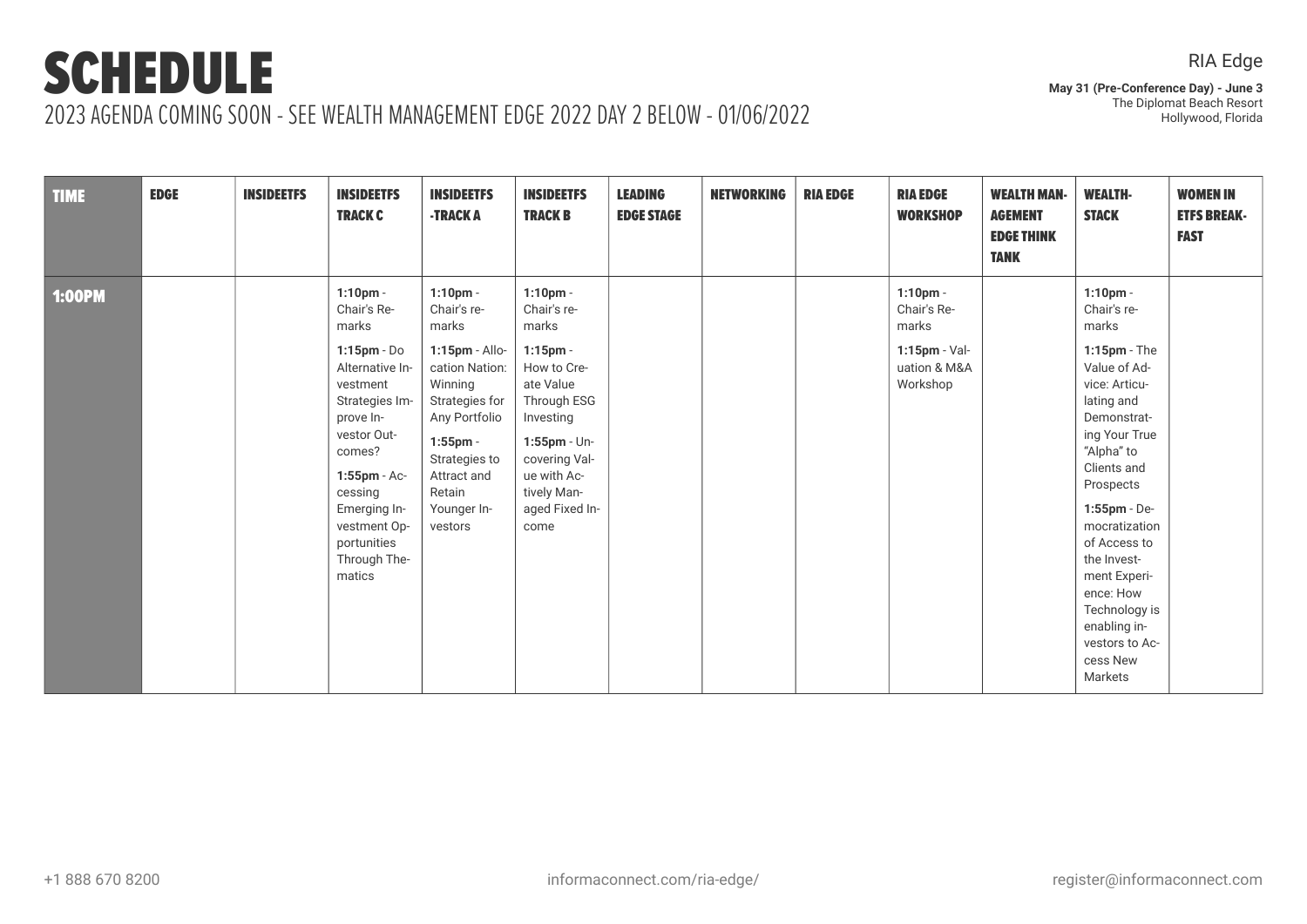**May 31 (Pre-Conference Day) - June 3** The Diplomat Beach Resort Hollywood, Florida

| <b>TIME</b> | <b>EDGE</b> | <b>INSIDEETFS</b>                                                                                             | <b>INSIDEETFS</b><br><b>TRACK C</b>                   | <b>INSIDEETFS</b><br>-TRACK A                                                            | <b>INSIDEETFS</b><br><b>TRACK B</b>                                      | <b>LEADING</b><br><b>EDGE STAGE</b>                | <b>NETWORKING</b>                                                                                                                                                            | <b>RIA EDGE</b> | <b>RIA EDGE</b><br><b>WORKSHOP</b>                                                        | <b>WEALTH MAN-</b><br><b>AGEMENT</b><br><b>EDGE THINK</b><br><b>TANK</b> | <b>WEALTH-</b><br><b>STACK</b>                                                                                             | <b>WOMEN IN</b><br><b>ETFS BREAK-</b><br><b>FAST</b> |
|-------------|-------------|---------------------------------------------------------------------------------------------------------------|-------------------------------------------------------|------------------------------------------------------------------------------------------|--------------------------------------------------------------------------|----------------------------------------------------|------------------------------------------------------------------------------------------------------------------------------------------------------------------------------|-----------------|-------------------------------------------------------------------------------------------|--------------------------------------------------------------------------|----------------------------------------------------------------------------------------------------------------------------|------------------------------------------------------|
| 2:00PM      |             |                                                                                                               | $2:35$ pm - Are<br>TIPS a Good<br>Inflation<br>Hedge? | $2:35$ pm -<br>ETFs vs. Di-<br>rect Indexing:<br><b>What Does</b><br>the Future<br>Hold? | 2:35pm - Reg-<br>ulatory Up-<br>dates - ETF<br>Changes and<br>Challenges |                                                    |                                                                                                                                                                              |                 |                                                                                           |                                                                          | 2:35pm - Go-<br>ing Global: Is<br>the RIA Busi-<br>ness Model<br>the Future of<br><b>Global Wealth</b><br>Manage-<br>ment? |                                                      |
| 3:00PM      |             | 3:45pm - Vital<br>Signs: 4 Key<br>Investment<br><b>Factors For</b><br>Today's Pro-<br>fessional In-<br>vestor |                                                       |                                                                                          |                                                                          | $3:15$ pm - In-<br>novation<br>Demonstra-<br>tions | 3:15pm - Af-<br>ternoon Net-<br>working and<br>Refreshment<br>Break in Expo<br>$Hall - Ice$<br><b>Cream Social</b><br>Sponsored<br>by: American<br>Century Ser-<br>vices LLC |                 | $3:45$ pm - Or-<br>ganic Growth<br>(Marketing<br>and Business<br>Development)<br>Workshop |                                                                          | 3:45pm - CTO<br>Perspectives<br>- Top Tech<br>Trends                                                                       |                                                      |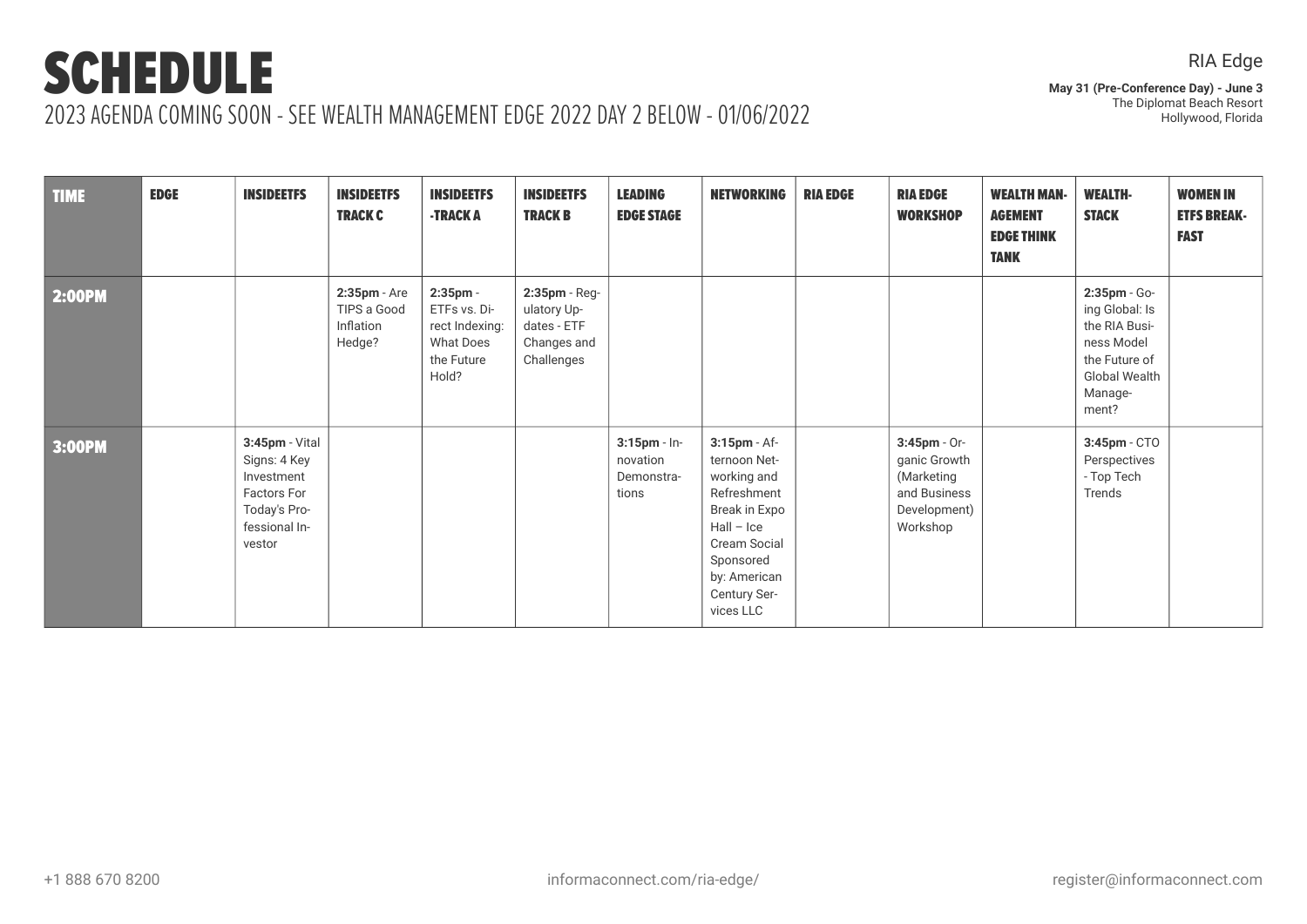**May 31 (Pre-Conference Day) - June 3** The Diplomat Beach Resort Hollywood, Florida

| <b>TIME</b>   | <b>EDGE</b> | <b>INSIDEETFS</b>                                                                                                                                                                                                                                                                     | <b>INSIDEETFS</b><br><b>TRACK C</b> | <b>INSIDEETFS</b><br>-TRACK A | <b>INSIDEETFS</b><br><b>TRACK B</b> | <b>LEADING</b><br><b>EDGE STAGE</b>                                                | <b>NETWORKING</b>                                                               | <b>RIA EDGE</b> | <b>RIA EDGE</b><br><b>WORKSHOP</b> | <b>WEALTH MAN-</b><br><b>AGEMENT</b><br><b>EDGE THINK</b><br><b>TANK</b> | <b>WEALTH-</b><br><b>STACK</b>                                                                                                                                                  | <b>WOMEN IN</b><br><b>ETFS BREAK-</b><br><b>FAST</b> |
|---------------|-------------|---------------------------------------------------------------------------------------------------------------------------------------------------------------------------------------------------------------------------------------------------------------------------------------|-------------------------------------|-------------------------------|-------------------------------------|------------------------------------------------------------------------------------|---------------------------------------------------------------------------------|-----------------|------------------------------------|--------------------------------------------------------------------------|---------------------------------------------------------------------------------------------------------------------------------------------------------------------------------|------------------------------------------------------|
| <b>4:00PM</b> |             | 4:25pm - In-<br>sideETFs Vi-<br>sionaries:<br>Finding Long-<br>Term Oppor-<br>tunities in a<br>Short-Term<br>World:<br>Lessons<br>Learned over<br>50 Years on<br><b>Wall Street</b><br>4:45pm - In-<br>sideETFs Vi-<br>sionaries:<br>The Return<br>Implications<br>Of Climate<br>Risk |                                     |                               |                                     |                                                                                    |                                                                                 |                 |                                    |                                                                          | 4:25pm -<br>WealthStack<br>Visionary:<br>The End Of<br>Generic In-<br>vesting-Grow-<br>ing Your Busi-<br>ness For The<br>Clients You<br>Serve With<br>The Help Of<br>Technology |                                                      |
| <b>5:00PM</b> |             |                                                                                                                                                                                                                                                                                       |                                     |                               |                                     | 5:10pm -<br>Leading<br>EDGE Stage -<br>Best Prac-<br>tices in Talent<br>Management | 5:05pm -<br>Happy Hour<br>in Expo Hall -<br>Sponsored by<br><b>TIFIN Wealth</b> |                 |                                    |                                                                          |                                                                                                                                                                                 |                                                      |
| 6:00PM        |             |                                                                                                                                                                                                                                                                                       |                                     |                               |                                     |                                                                                    |                                                                                 |                 |                                    |                                                                          |                                                                                                                                                                                 |                                                      |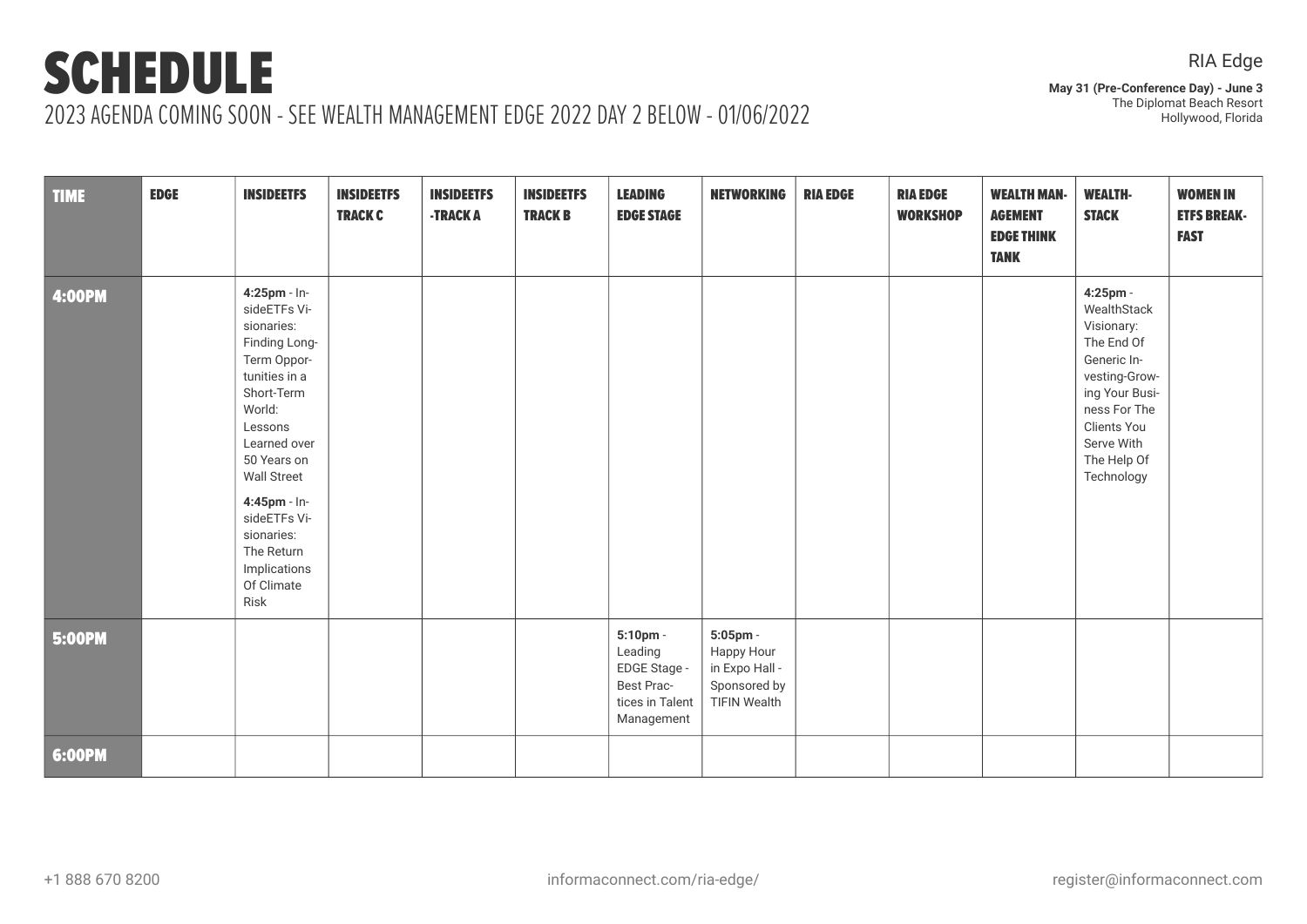RIA Edge

| <b>TIME</b>   | <b>EDGE</b>     | <b>INSIDEETFS</b> | <b>INSIDEETFS</b><br><b>TRACK C</b> | <b>INSIDEETFS</b><br>-TRACK A | <b>INSIDEETFS</b><br><b>TRACK B</b> | <b>LEADING</b><br><b>EDGE STAGE</b> | <b>NETWORKING</b>    | <b>RIA EDGE</b> | <b>RIA EDGE</b><br><b>WORKSHOP</b> | <b>WEALTH MAN-</b><br><b>AGEMENT</b><br><b>EDGE THINK</b><br><b>TANK</b> | <b>WEALTH-</b><br><b>STACK</b> | <b>WOMEN IN</b><br><b>ETFS BREAK-</b><br><b>FAST</b> |
|---------------|-----------------|-------------------|-------------------------------------|-------------------------------|-------------------------------------|-------------------------------------|----------------------|-----------------|------------------------------------|--------------------------------------------------------------------------|--------------------------------|------------------------------------------------------|
| <b>7:00PM</b> | $7:30pm - Par-$ | 7:30pm - Par-     | 7:30pm - Par-                       | <b>7:30pm - Par-</b>          | 7:30pm - Par-                       | 7:30pm - Par-                       | <b>7:30pm - Par-</b> | 7:30pm - Par-   | 7:30pm - Par-                      | 7:30pm - Par-                                                            | 7:30pm - Par-                  | 7:30pm - Par-                                        |
|               | ty Under The    | ty Under The      | ty Under The                        | ty Under The                  | ty Under The                        | ty Under The                        | ty Under The         | ty Under The    | ty Under The                       | tv Under The                                                             | ty Under The                   | ty Under The                                         |
|               | <b>Stars</b>    | <b>Stars</b>      | <b>Stars</b>                        | <b>Stars</b>                  | <b>Stars</b>                        | <b>Stars</b>                        | Stars                | Stars           | <b>Stars</b>                       | <b>Stars</b>                                                             | Stars                          | Stars                                                |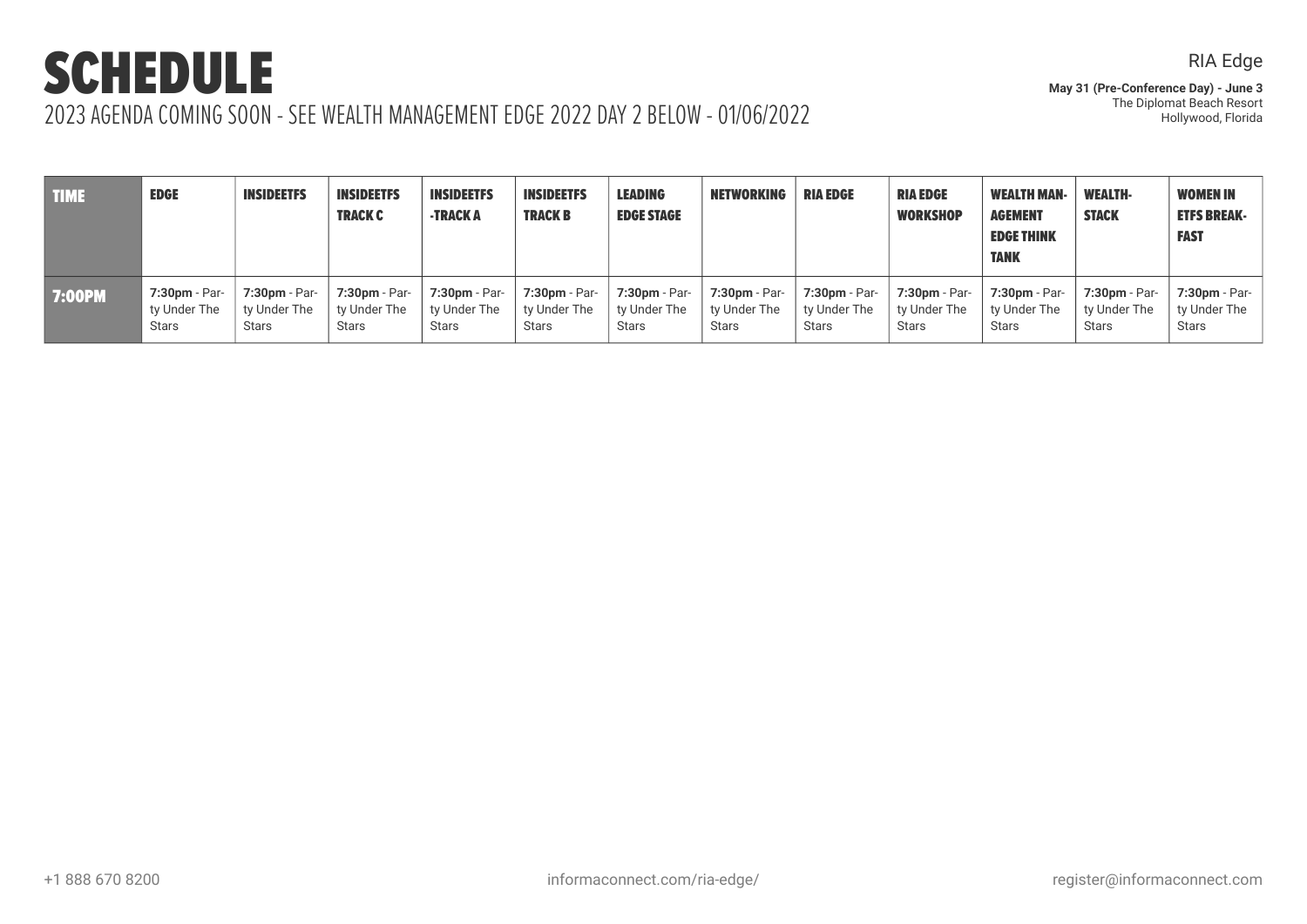### RIA Edge

**May 31 (Pre-Conference Day) - June 3** The Diplomat Beach Resort Hollywood, Florida

#### **Registration and Breakfast in Expo Hall**

8:00am - 8:30am Main Conference

#### **Can Money Buy Happiness?**

8:30am - 8:45am Main Conference

The 2021 Herbers & Company Consumer Behavior study reveals some striking results about money vs. level of happiness.

#### **Participants**

**Speaker: Sonya Lutter** - Director of Institutional Research and Education, Herbers & Co.

#### **Teamwork Works**

8:45am - 9:00am Main Conference

Fast-track employee management and productivity by unlocking the keys to effective advisory teams.

#### **Participants**

**Speaker: Angie Herbers** - Founder & Chief Executive, Herbers and Co.

#### **Chair's Remarks**

9:00am - 9:05am Main Conference

#### **Welcome and Opening Address: How to make Planning More Efficient**

9:05am - 9:45am Main Conference

Financial planning may be valuable for clients, but it's time-consuming to deliver as a financial advisor, which impacts everything from the price that advisors charge for a financial plan, to the breadth of clients that can be served, and the staffing and technology infrastructure to deliver financial planning advice. In this session, we explore the latest Kitces Research study on "How Financial Advisors Really Do Financial Planning", to understand how long it really takes to create and deliver a financial plan, where time-savings opportunities are (or are not), the role of staff support in scaling financial advice, how technology impacts planning efficiencies, and the interaction between planning expertise (in the form of advanced designations like CFP certification), experience, and niche specializations, in making the delivery of financial planning more efficient.

#### **Participants**

**Speaker: Michael Kitces** - Chief Financial Planning Nerd, Kitces.com

#### **EDGE Visionary: Crypto Projected to Generate \$5B in Advisory Fees over next 5 Years. How To Get Your Share – Even if You Hate Bitcoin**

9:45am - 10:25am Main Conference

Whether you believe digital assets are a fad/fraud, or a revolutionary technology that will transform commerce on a planetary scale, it offers an unprecedented opportunity for you to attract new clients and AUM. In this provocative session, you'll gain vital knowledge about blockchain and digital assets, enabling you to have meaningful conversations with your clients– helping you serve them while benefiting your own advisory practice.

#### **Participants**

**Speaker: Ric Edelman** - Founder, Digital Assets Council of Financial Professionals

#### **Morning Refreshment and Networking Break in Expo Hall**

10:25am - 10:55am Networking

#### **Town Hall with Ric Edelman**

10:35am - 10:55am Leading EDGE Stage

Town Hall with Ric Edelman

#### **Participants**

**Ric Edelman** - Founder, Digital Assets Council of Financial Professionals

#### **Chair's Remarks**

10:55am - 11:00am RIA Edge Workshop

#### **Participants**

**Graham Thomas** - Director, Strategic Partnerships, Wealth Management, Informa Connect

#### **Chair's Remarks**

10:55am - 11:00am InsideETFs

#### **Participants**

**Dodd Kittsley** - National Director, Davis Advisors

#### **Chair's Remarks**

10:55am - 11:00am WealthStack

#### **Participants**

**Madalyn Armijo** - Account Management Team Lead, Vise

#### **Talent Management Panel**

11:00am - 11:40am RIA Edge Workshop

This session will provide a framework for evaluating your organizational design and structure – and mapping talent directly into the roles that will ignite growth and drive future success.

#### **Participants**

**Moderator: Brad Bueermann** - CEO, FPTransitions

**Speaker: Brandon Odell** - Partner, The Ensemble Practice LLC

**Panelist: Martine Lellis** - Chief Talent and Administrative Officer, Mercer Advisors

**Panelist: Lisa Crafford** - Director, Head of Business Consulting, BNY Mellon | Pershing

#### **InsideETFs Visionary: The Outlook for the Industry: After a Record Year of Inflows Where Does the Industry Go Next**

11:00am - 11:40am InsideETFs

With the advent of the financial crisis in 2008 and the role that the federal government played to put the U.S. economy on the road to recovery, what did we learn from that process and how can we plan for continued stability in another unprecedented recovery Post-Covid?As one of the original members of the U.S. Department of the Treasury/Federal Reserve Transition Team and then Treasurer of the United States for (delete "the following") seven years followed by the recent term as part of the Biden Treasury Transition Team, Treasurer Rios provides her perspectives on lessons learned from her tenure during(change to"two" instead ofone) of the most consequential times of our nation's economic historyand how it impacts consumer wealth-building today.

#### **Participants**

**Rosie Rios** - 43rd Treasurer of the United States and CEO, Red River Associates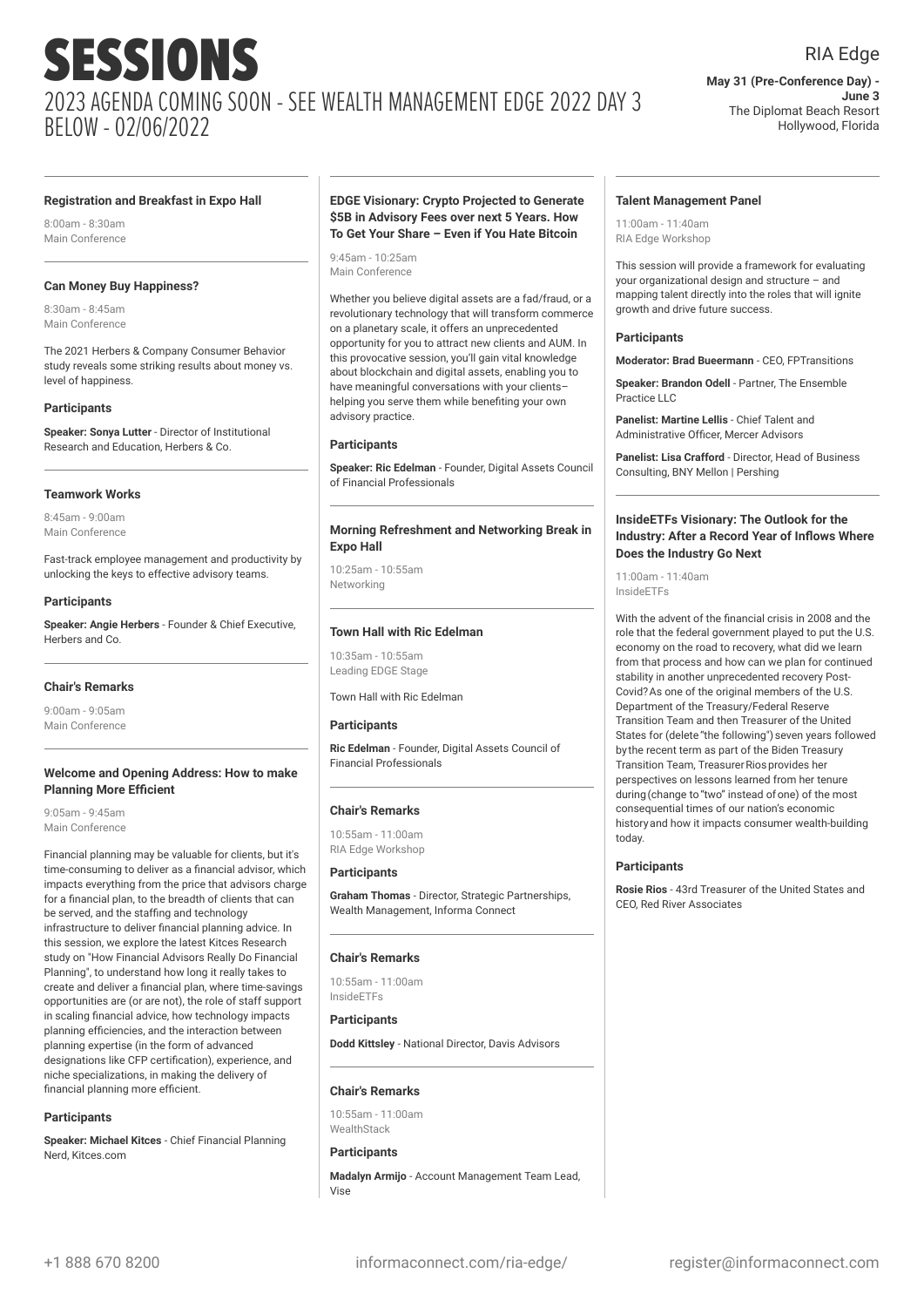**May 31 (Pre-Conference Day) - June 3** The Diplomat Beach Resort Hollywood, Florida

#### **WealthStack Visionary: Wealth Management + Formula 1-What Firms Can Learn From the World's Elite Racing League**

11:00am - 11:40am **WealthStack** 

At first glance, it may seem like wealth management and motor racing have nothing in common, but there's plenty to learn from the world's most prestigious racing teams. Akin to wealth management firms, these teams operate in a tightly regulated space, relying on specialized roles, integrated systems, and innovative technology to perform their best. In this session, we'll take a look into how they operate and the valuable lessons we can put into practice.

#### **Participants**

**Keynote: Adrian Johnstone** - President and Co-Founder, Practifi

#### **New Skool Podcast Live with Michael Kitces on the Leading EDGE Stage**

11:00am - 11:35am Leading EDGE Stage

Join The New Skool Podcast hosts Meg Carpenter and Candice Carlton for a live recording with special guest Michael Kitces. The New Skool is an award-winning podcast that demonstrates the power of authenticity and vulnerability in the old school world of finance. This live recording with Michael Kitces will explore Michael's innate ability to be authentic in everything he does. The live conversation will also dive into powerful examples of how the New Skool mindset drives continued growth and expansion for one of our industry's greatest influencers.

#### **Participants**

**Megan Carpenter** - CEO & Co-Founder, FiComm Partners, LLC

**Candice Carlton** - EVP and Head of Advisor Education, FiComm Partners

**Michael Kitces** - Chief Financial Planning Nerd, Kitces.com

#### **M&A and Talent Acquisition: Hire or Acquire? Navigating the Battle for Talent in the RIA Industry**

11:40am - 12:20pm RIA Edge Workshop

The panel will focus on the competition for talent and how RIAs can effectively recruit, or use M&A, as a way to add new talent and accelerate their growth.

#### **Participants**

**Moderator: Mark Bruno** - Managing Director, Wealth Management, Informa Connect

**Panelist: John Furey** - Managing Partner, Advisor Growth Strategies

**Panelist: Brandon Kawal** - Principal, Advisor Growth **Strategies** 

**Panelist: Frank Bub** - Head of Wealth Management Consulting, Captrust

#### **Diversifying from Traditional Asset Classes: Top 5 Crypto/NFT/DeFi Questions**

 $11:40$ am - 12:20pm InsideETFs

Top 5 Crypto/NFT/DeFi Questions

#### **Participants**

**Panelist: David Armstrong** - Editor-in-chief and Executive Director of Content, Wealthmanagement.com

**Panelist: Chris King** - CEO, Eaglebrook

**Panelist: Roxanna Islam CFA** - Associate Director of Research, VettaFi

**Panelist: Sharon Liebowitz** - Senior Director, Innovation & Strategy, S&P Dow Jones Indices

#### **Scale and Sophistication: Technology to Deliver Customized Wealth Management, Elevated Client Experiences**

11:40am - 12:20pm **WealthStack** 

This session will highlight how some of the most innovative advisors and technology providers are delivering highly customized – but also highly efficient – services to investors. Specifically, this panel will examine strategies and tools to create investment portfolios that align with clients' values, goals and risk profiles.

#### **Participants**

**Moderator: Davis Janowski** - Senior Technology Editor, WealthManagement.com

**Panelist: Pete Hess** - President, Mid Markets, InvestCloud

**Panelist: James Mackinaw** - Head of U.S. Client Engagement, BlackRock Aladdin Wealth Tech

**Panelist: Jack Swift** - President and CRO, TIFIN

#### **Lunch Session: All Things Digital Assets**

 $12:20$ pm - 1:20pm Inside ETFs- Lunch Session: All Things Digital Assets

A lively discussion around digital asset markets, digital asset regulation & digital asset ETF regulation.

#### **Participants**

**Speaker: David LaValle** - Senior Managing Director, Global Head of ETFs, Grayscale Investments

#### **Town Hall with Rosie Rios**

12:20pm - 12:40pm Leading EDGE Stage

#### **Participants**

**Rosie Rios** - 43rd Treasurer of the United States and CEO, Red River Associates

#### **WealthStack Visionary: Blending Behavioral Psychology with WealthTech: The New Frontier of Fiduciary Advice**

12:20pm - 1:20pm WealthStack- Lunch Session: Keynote Address

WealthStack Visionary: Blending Behavioral Psychology with WealthTech: The New Frontier of Fiduciary Advice

The importance of behavioral finance as a central piece of the advisor value proposition is increasingly well-understood. However, most current efforts around incorporating behavioral finance revolve around simple client education. While education is foundational, it must be augmented by embedded technology if it is to be as effective as desired. Join psychologist and New York Times bestselling author Dr. Daniel Crosby for an applied look at the future of behavioral tech.

#### **Participants**

**Daniel Crosby** - Chief Behavioral Officer, Orion Advisor **Technology** 

#### **Lunch for all Participants in Expo Hall**

12:20pm - 1:25pm Networking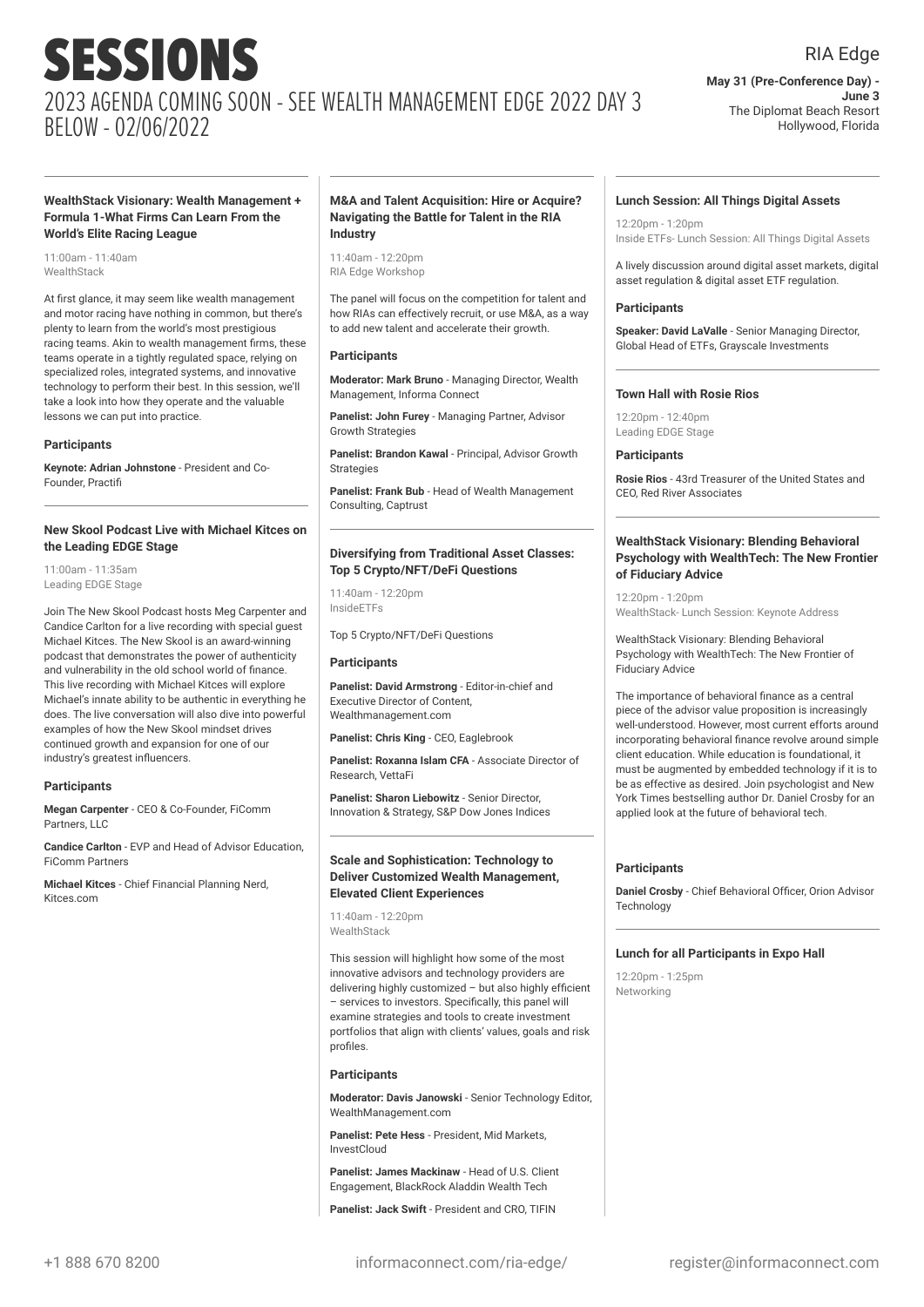### RIA Edge

**May 31 (Pre-Conference Day) - June 3** The Diplomat Beach Resort Hollywood, Florida

#### **Celebrity Fireside: The Family Business - Secrets to Success On & Off the Field**

 $1:25$ pm -  $2:05$ pm

NFL legends Eli and Archie Manning will join us to discuss the secrets of their success on the football field and in the business world – while also sharing their perspectives on managing family and intergenerational wealth in this exclusive keynote Q&A.

#### **Participants**

**Speaker: Eli Manning** - Two-Time Super Bowl-Winning Quarterback & Two-Time Super Bowl MVP, Formerly New York Giants

**Speaker: Archie Manning** - Former NFL Pro Quarterback, Formerly New Orleans Saints

**Interviewer: Meghan McCartan** - Managing Director, Head of Marketing, Hightower Advisors

#### **Wealth 2.0: The Nexus of Digital Services and Human Advice**

2:05pm - 2:45pm

As more advisors have relied on digital platforms and tools to deliver advice over the last two years, the wealth management industry has undergone a major transformation. Clients and prospects are demanding and expecting more convenience, increased access and a heightened digital experience from their wealth managers. The "human" side of advice will forever be at the core, but the advent of digital platforms and communication tools will shape the future of the industry. How should advisory firms balance and integrate their digital services and human advice? This session will offer an inside look at the wealth management firm of the future.

#### **Participants**

**Moderator: Diana Britton** - Managing Editor, WealthManagement.com

**Panelist: Brent Weiss** - Co- Founder, Facet Wealth

**Panelist: Megan Gorman** - Founder & Managing Partner, Chequers Financial Management

#### **Networking and Refreshment Break in the Expo Hall**

2:45pm - 3:20pm Networking

#### **Town Hall**

2:45pm - 3:20pm Leading EDGE Stage

#### **Participants**

**Michael Kitces** - Chief Financial Planning Nerd, Kitces.com

#### **Advanced Financial Planning Workshop**

 $3:20$ pm - 5:20pm RIA Edge Workshop

This workshop will be a deep-dive into the latest financial planning, retirement income and goals-based planning strategies being implement by the industry's top advisors. It will offer insights into how to create customizable – but living, breathing financial plans – and how new investment and technology solutions can help address a range of client objectives and needs.

#### **Participants**

**Speaker: Jamie Hopkins** - Managing Partner of Wealth Solutions, Carson Group

**Speaker: Mark Paulson** - Vice President, Hedge Business Development, Allianz Investment Management

**Speaker: Andrew Altfest** - President, Altfest Personal Wealth Management

**Speaker: Fred Barstein** - Founder & CEO, TRAU, TPSU, & 401kTV

**Speaker: Melissa Joy** - Founder, Pearl Planning

#### **InsideETFs Visionaries**

 $3:20$ pm - 4:00pm InsideETFs

3:15-3:35

The Next 20 Years of ETFs…

As our industry continues to evolve, we have seen ETFs play a significant role in almost every global sector. The financial atmosphere is accepting new ways of investing and utilizing technology to personalize how we invest and even adopt new forms of currencies. In this discussion, I look forward to discussing what I believe is to come in ETFs and the overall investment landscape.

Reggie Brown, Principal, GTS

3:35-3:55 Policy Implications on Investor Portfolios

The post-pandemic era has been characterized by a coordinated effort to simulate the global economy. This fiscal policy has created a mismatch between easy money and a lack of goods and services, leaving central bankers vowing to fight inflation. Can they walk a fine line and engineer a soft landing, or will they over tighten and cause a recession?

Jeffrey Sherman; Deputy CIO DoubleLine Capital

#### **Participants**

**Visionary: Reggie Browne** - Principal, GTS

**Visionary: Jeffrey Sherman** - Deputy Chief Investment Officer, DoubleLine Capital

#### **Scale vs. Service: How Technology Can Allow Wealth Managers to Personalize the Delivery of Planning, Investments and "Outcome-Oriented Advice"**

3:20pm - 4:00pm **WealthStack** 

#### **Participants**

**Moderator: William Trout** - Director of Wealth Management, Javelin Strategy & Research

**Panelist: Shannon Spotswood** - President, RFG Advisory

**Panelist: Adrian Johnstone** - President and Co-Founder, Practifi

#### **The State of Bitcoin ETFs**

4:00pm - 4:40pm InsideETFs

When will a spot bitcoin ETF be approved? What are the current bitcoin alternatives for advisors? What role should crypto play in a portfolio? We'll discuss these key questions and more with our expert panel.

#### **Participants**

**Moderator: Nate Geraci** - President, The ETF Store and Host, ETF Prime

**Panelist: David LaValle** - Senior Managing Director, Global Head of ETFs, Grayscale Investments

**Panelist: Jackson Wood** - Portfolio Manager, Freedom Day Solutions

**Panelist: Bruno Sousa** - Head of Global Expansion and Interim Head of U.S., Hashdex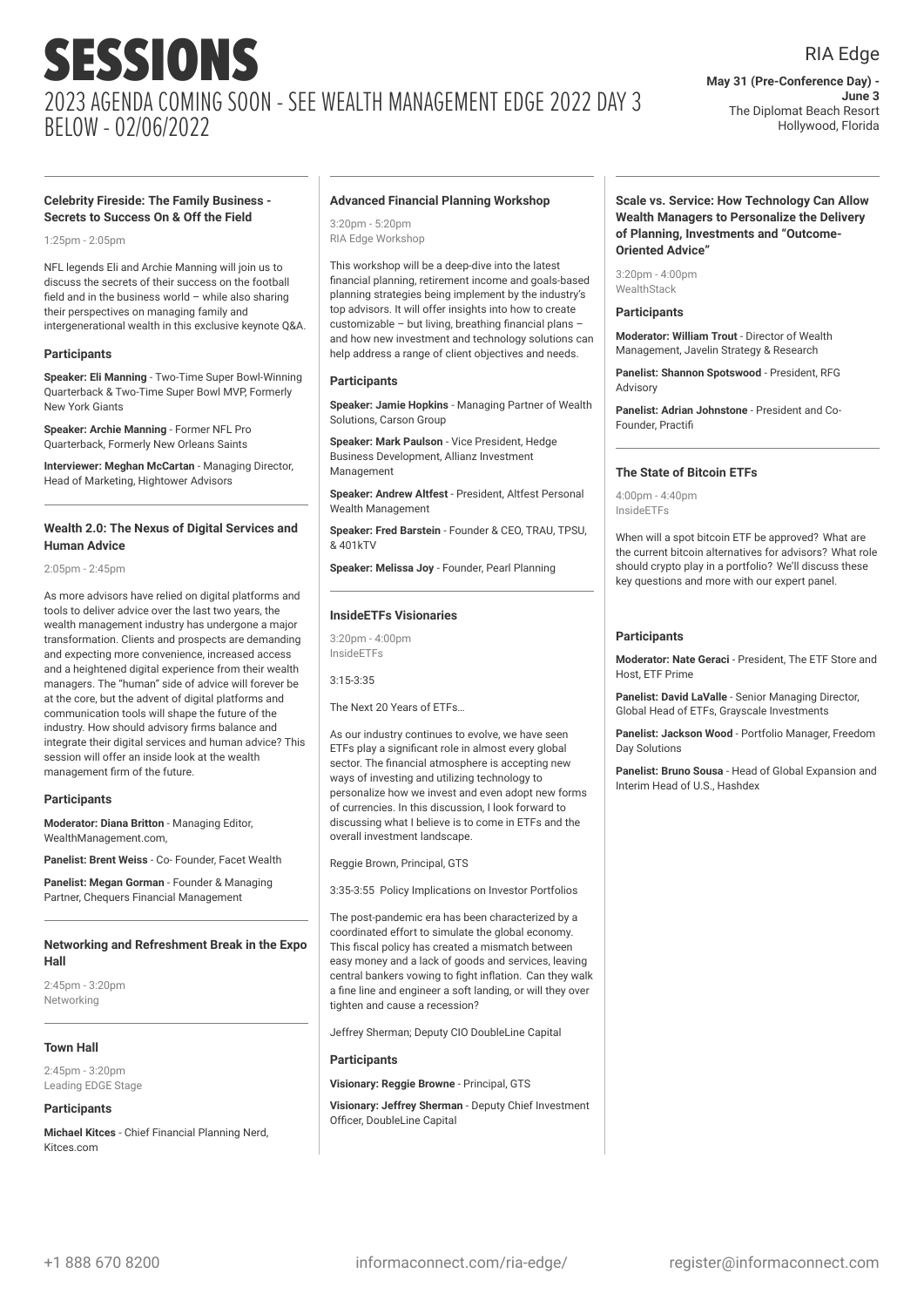#### RIA Edge

**May 31 (Pre-Conference Day) - June 3** The Diplomat Beach Resort Hollywood, Florida

**Pool Party - Sponsored by InvestCloud**

InvestCloud invites you to enjoy a night with great

8:25pm - 10:25pm

food…..

#### **The Art And Science Of Client Experience: Practical Ways To Use Data To Drive Deeper Engagement And Growth**

4:00pm - 4:40pm WealthStack

There was a time when the idea of a data-driven client experience was novel. Today it is table-stakes for any progressive firm. But what does that look like?

In this presentation, panelists Jud Mackrill and Julie Littlechild will examine what it really means to use data to truly modernize your business and client experience. They will share specific examples of how firms are capturing and using data to not only drive efficiency, but to drive profound engagement and meaningful growth.

#### **Participants**

**Moderator: Megan Carpenter** - CEO & Co-Founder, FiComm Partners, LLC

**Panelist: Julie Littlechild** - Founder & CEO, Absolute Engagement

**Panelist: Jud Mackrill** - CEO & Cofounder, Milemarker

**Panelist: Robert Sofia** - CEO, Snappy Kraken

#### **What You Need to Know About the Risks, Rewards and Opportunities of Investing in Emerging Markets**

4:40pm - 5:20pm InsideETFs

-Where are the safehavens in the new EM landscape?

-Which EMs will launch the growth stories of the next decade?

-How various EMs navigated the surprises of 2020-2022 and lessons for the future

#### **Participants**

**Moderator: Julie Abbett** - ETF Sales, J.P. Morgan Chase & Co

**Panelist: Perth Tolle** - Founder, Life + Liberty Indexes

#### **WealthStack Visionary: Disruptive Tech and the Evolution of Thematic Investing**

4:40pm - 5:20pm WealthStack

#### **Participants**

**Pavel Vaynshtok** - Managing Director, Global Head of Strategy Indices, S&P Dow Jones Indices

#### **The 2022 Protective Investing Playbook**

5:20pm - 5:40pm WealthStack

From healthcare expenses to education and income needs, people are ever more responsible for their own financial security. With international crises, historicallystretched equity valuations, and record-low interest rates, it hasn't been easy to avoid distraction and keep clients' heads in the game.

To help investors stay the course and get their portfolios over this wall of worry, advisors are increasingly turning to a class of defined-outcome financial solutions known as protective investments.

Halo Investing's 2022 Protective Investing Playbook uses a level-headed approach to help advisors confidently lead investment and retirement conversations with clients.

In this strategic overview, Halo Investing's Head of Business Development Joanna Kanakis will discuss:

· Offensive plays to help improve upside capture while mitigating downside exposure.

· Defensive plays for varying levels of principal protection.

· How protective investing can improve client outcomes while differentiating an advisor's capabilities

#### **Participants**

**Joanna Kanakis** - Executive Vice President, Head of Business Development, Halo Investing, LLC

#### **Happy Hour in Expo Hall**

5:40pm - 7:10pm Networking

#### **M&A Limits Redefined**

5:40pm - 6:40pm Leading EDGE Stage

John Furey and Brandon Kawal will share insights on the changing battle lines for M&A from the latest "RIA Deal Room" report, sponsored by BlackRock. Understanding both the buyer landscape and a seller's "story" matters now more than ever. Stop by for highlights from the research including AGS's perspective on the evolution of transaction structures, increased interest from institutional capital, and what the deceleration in the median-adjusted EBITDA multiple means for the industry.

#### **Participants**

**Brandon Kawal** - Principal, Advisor Growth Strategies

**John Furey** - Managing Partner, Advisor Growth Strategies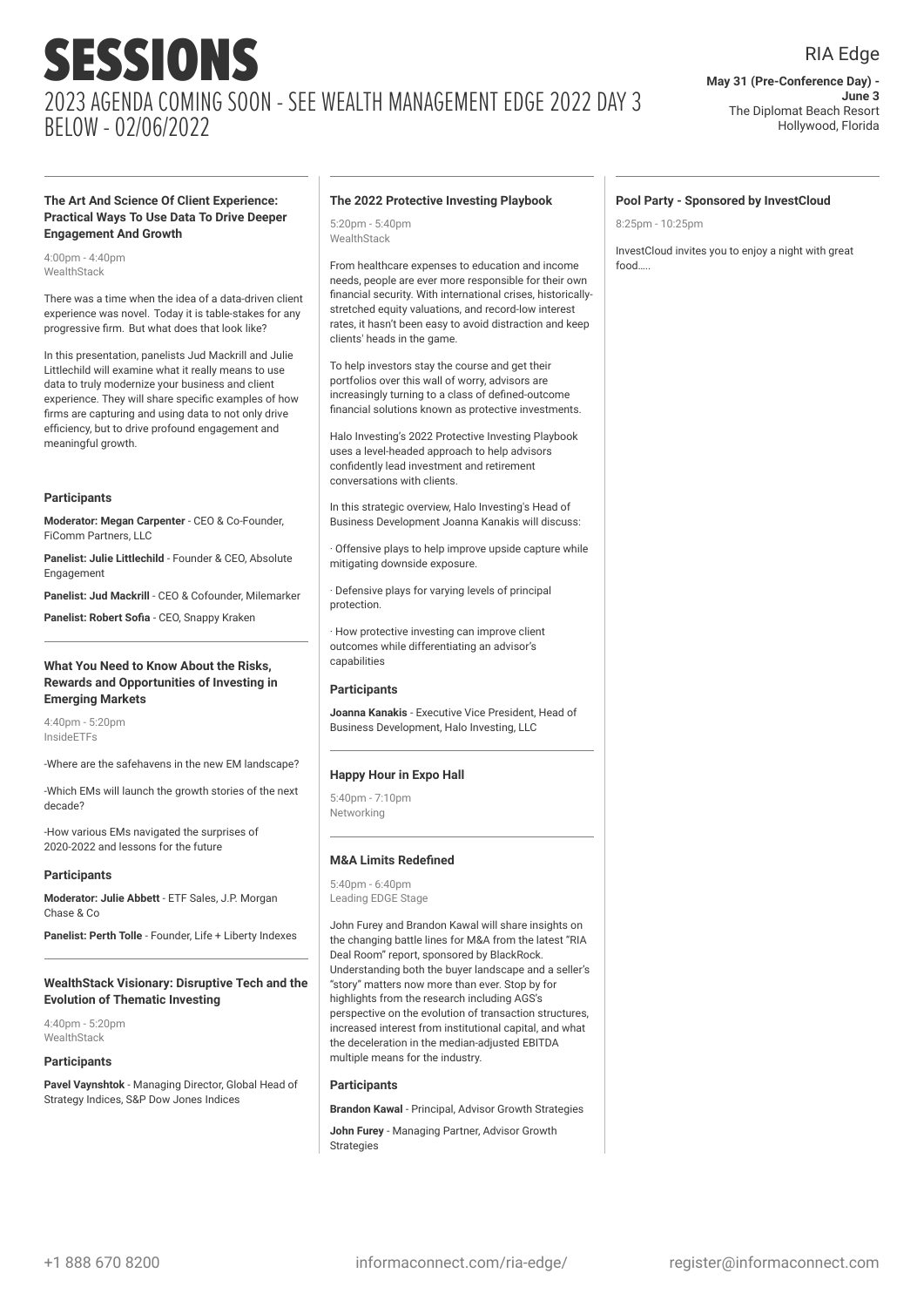**May 31 (Pre-Conference Day) - June 3** The Diplomat Beach Resort Hollywood, Florida

| <b>TIME</b>   | <b>INSIDE ETFS-LUNCH</b><br><b>SESSION: ALL THINGS</b><br><b>DIGITAL ASSETS</b> | <b>INSIDEETFS</b>              | <b>LEADING EDGE STAGE</b>               | <b>MAIN CONFERENCE</b>                                                                                                                                                  | <b>NETWORKING</b>                                                          | <b>RIA EDGE WORKSHOP</b>       | <b>WEALTHSTACK</b>             | <b>WEALTHSTACK-LUNCH</b><br><b>SESSION: KEYNOTE</b><br><b>ADDRESS</b> |
|---------------|---------------------------------------------------------------------------------|--------------------------------|-----------------------------------------|-------------------------------------------------------------------------------------------------------------------------------------------------------------------------|----------------------------------------------------------------------------|--------------------------------|--------------------------------|-----------------------------------------------------------------------|
| 8:00AM        |                                                                                 |                                |                                         | 8:00am - Registration<br>and Breakfast in Expo<br>Hall<br>8:30am - Can Money<br><b>Buy Happiness?</b><br>8:45am - Teamwork<br>Works                                     |                                                                            |                                |                                |                                                                       |
| <b>9:00AM</b> |                                                                                 |                                |                                         | 9:00am - Chair's Re-<br>marks<br>9:05am - Welcome<br>and Opening Address:<br>How to make Plan-<br>ning More Efficient<br>9:45am - EDGE Vision-<br>ary: Crypto Projected |                                                                            |                                |                                |                                                                       |
|               |                                                                                 |                                |                                         | to Generate \$5B in Ad-<br>visory Fees over next<br>5 Years. How To Get<br>Your Share - Even if<br>You Hate Bitcoin                                                     |                                                                            |                                |                                |                                                                       |
| 10:00AM       |                                                                                 | 10:55am - Chair's Re-<br>marks | 10:35am - Town Hall<br>with Ric Edelman |                                                                                                                                                                         | 10:25am - Morning<br>Refreshment and Net-<br>working Break in Expo<br>Hall | 10:55am - Chair's Re-<br>marks | 10:55am - Chair's Re-<br>marks |                                                                       |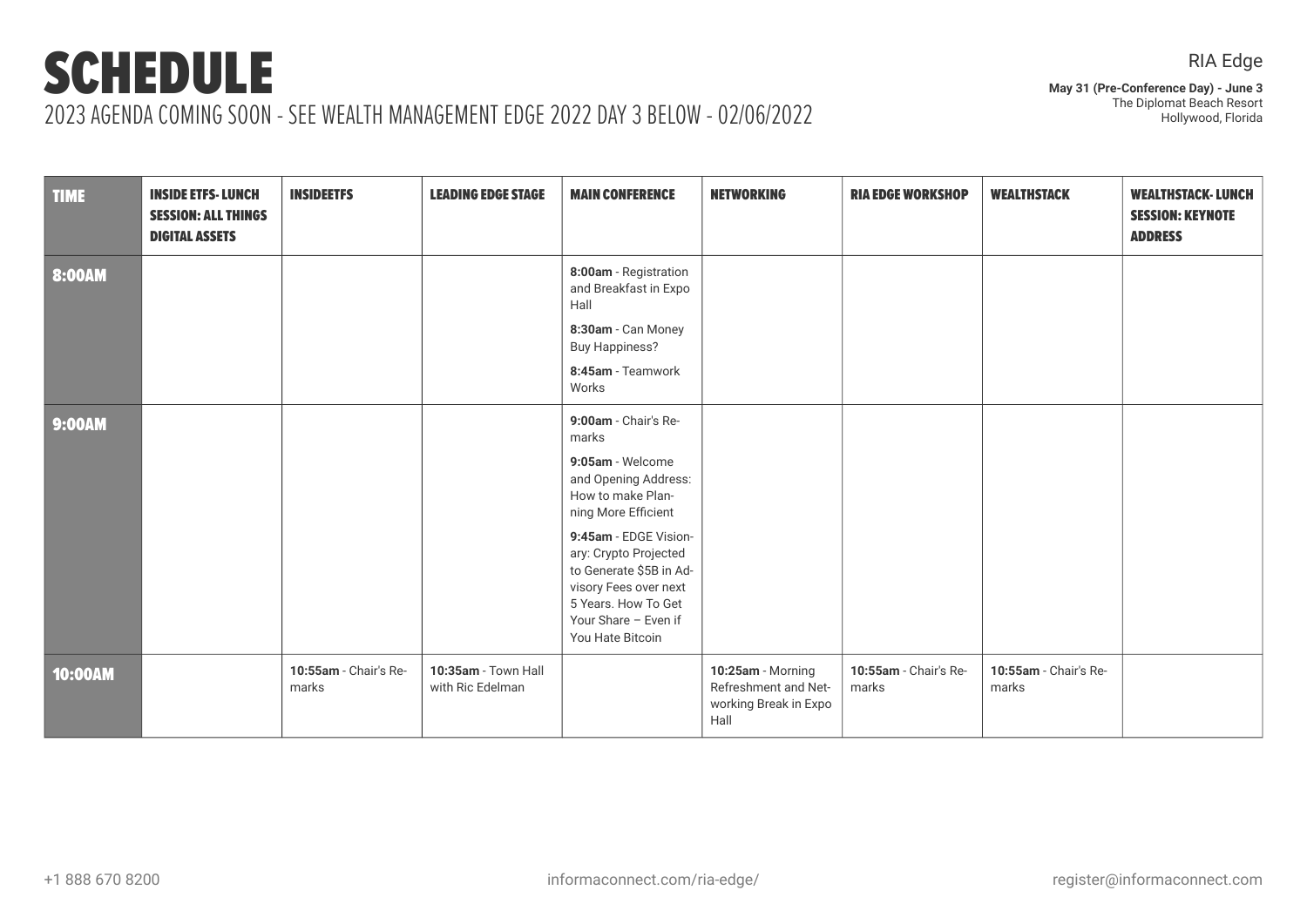**May 31 (Pre-Conference Day) - June 3** The Diplomat Beach Resort Hollywood, Florida

| <b>TIME</b>    | <b>INSIDE ETFS-LUNCH</b><br><b>SESSION: ALL THINGS</b><br><b>DIGITAL ASSETS</b>                             | <b>INSIDEETFS</b>                                                                                                                                                                                                                                       | <b>LEADING EDGE STAGE</b>                                                                                   | <b>MAIN CONFERENCE</b>                                                                                      | <b>NETWORKING</b>                                                                                           | <b>RIA EDGE WORKSHOP</b>                                                                                                                                                             | <b>WEALTHSTACK</b>                                                                                                                                                                                                                                                                                              | <b>WEALTHSTACK-LUNCH</b><br><b>SESSION: KEYNOTE</b><br><b>ADDRESS</b>                                                                            |
|----------------|-------------------------------------------------------------------------------------------------------------|---------------------------------------------------------------------------------------------------------------------------------------------------------------------------------------------------------------------------------------------------------|-------------------------------------------------------------------------------------------------------------|-------------------------------------------------------------------------------------------------------------|-------------------------------------------------------------------------------------------------------------|--------------------------------------------------------------------------------------------------------------------------------------------------------------------------------------|-----------------------------------------------------------------------------------------------------------------------------------------------------------------------------------------------------------------------------------------------------------------------------------------------------------------|--------------------------------------------------------------------------------------------------------------------------------------------------|
| <b>11:00AM</b> |                                                                                                             | 11:00am - InsideETFs<br>Visionary: The Out-<br>look for the Industry:<br>After a Record Year of<br>Inflows Where Does<br>the Industry Go Next<br>11:40am - Diversifying<br>from Traditional Asset<br>Classes: Top 5 Cryp-<br>to/NFT/DeFi Ques-<br>tions | 11:00am - New Skool<br>Podcast Live with<br>Michael Kitces on the<br>Leading EDGE Stage                     |                                                                                                             |                                                                                                             | 11:00am - Talent<br><b>Management Panel</b><br>11:40am - M&A and<br><b>Talent Acquisition:</b><br>Hire or Acquire? Navi-<br>gating the Battle for<br>Talent in the RIA In-<br>dustry | 11:00am - Wealth-<br><b>Stack Visionary:</b><br><b>Wealth Management</b><br>+ Formula 1-What<br>Firms Can Learn From<br>the World's Elite Rac-<br>ing League<br>11:40am - Scale and<br>Sophistication: Tech-<br>nology to Deliver Cus-<br>tomized Wealth Man-<br>agement, Elevated<br><b>Client Experiences</b> |                                                                                                                                                  |
| <b>12:00PM</b> | 12:20pm - Lunch Ses-<br>sion: All Things Digital<br>Assets                                                  |                                                                                                                                                                                                                                                         | 12:20pm - Town Hall<br>with Rosie Rios                                                                      |                                                                                                             | 12:20pm - Lunch for<br>all Participants in Ex-<br>po Hall                                                   |                                                                                                                                                                                      |                                                                                                                                                                                                                                                                                                                 | 12:20pm - Wealth-<br>Stack Visionary:<br><b>Blending Behavioral</b><br>Psychology with<br>WealthTech: The New<br>Frontier of Fiduciary<br>Advice |
| <b>1:00PM</b>  | 1:25pm - Celebrity<br>Fireside: The Family<br><b>Business - Secrets to</b><br>Success On & Off the<br>Field | 1:25pm - Celebrity<br>Fireside: The Family<br><b>Business - Secrets to</b><br>Success On & Off the<br>Field                                                                                                                                             | 1:25pm - Celebrity<br>Fireside: The Family<br><b>Business - Secrets to</b><br>Success On & Off the<br>Field | 1:25pm - Celebrity<br>Fireside: The Family<br><b>Business - Secrets to</b><br>Success On & Off the<br>Field | 1:25pm - Celebrity<br>Fireside: The Family<br><b>Business - Secrets to</b><br>Success On & Off the<br>Field | 1:25pm - Celebrity<br>Fireside: The Family<br><b>Business - Secrets to</b><br>Success On & Off the<br>Field                                                                          | 1:25pm - Celebrity<br>Fireside: The Family<br><b>Business - Secrets to</b><br>Success On & Off the<br>Field                                                                                                                                                                                                     | 1:25pm - Celebrity<br>Fireside: The Family<br><b>Business - Secrets to</b><br>Success On & Off the<br>Field                                      |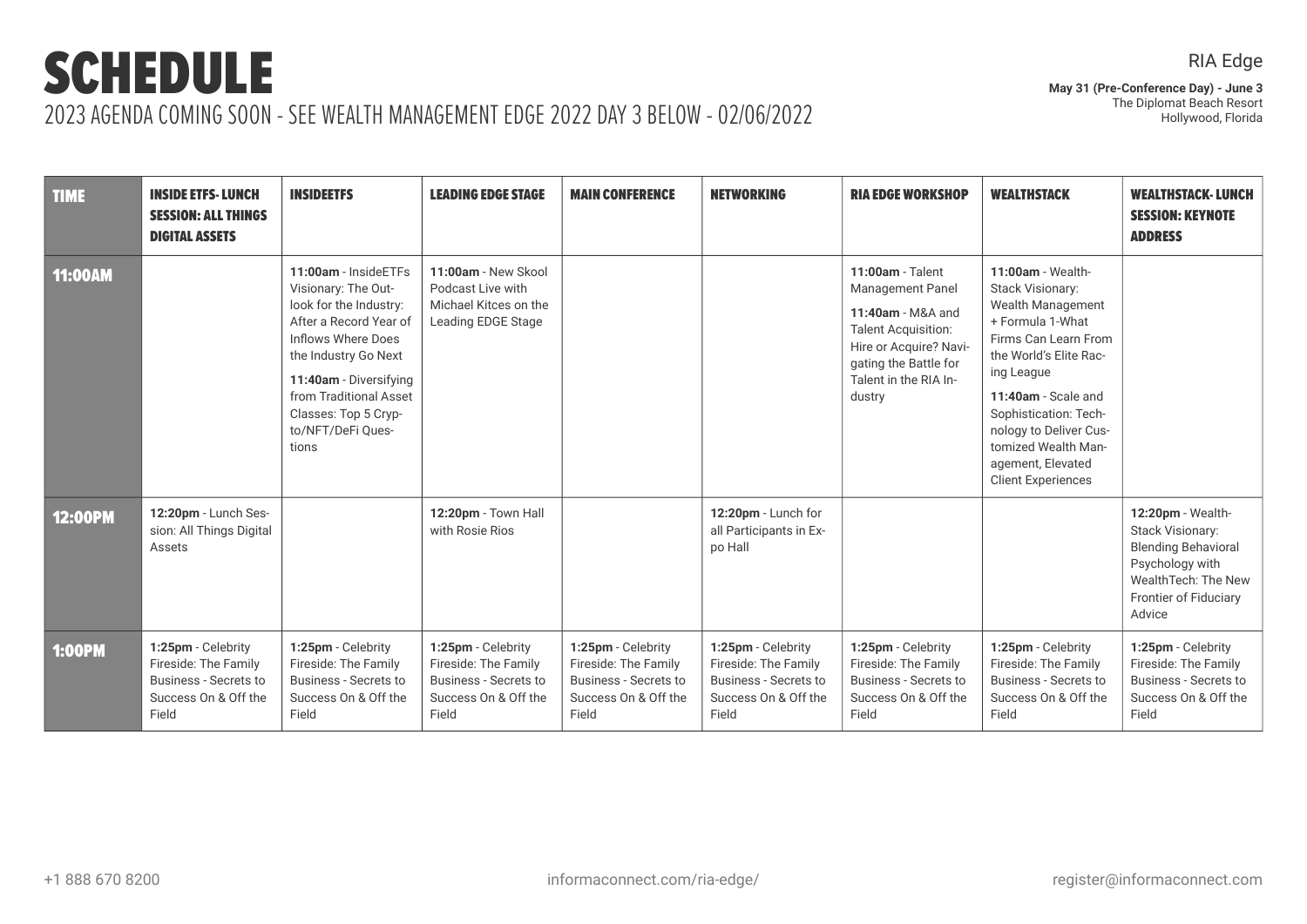RIA Edge

| <b>TIME</b>   | <b>INSIDE ETFS-LUNCH</b><br><b>SESSION: ALL THINGS</b><br><b>DIGITAL ASSETS</b> | <b>INSIDEETFS</b>                                                                                                                                                         | <b>LEADING EDGE STAGE</b>                                                                          | <b>MAIN CONFERENCE</b>                                                       | <b>NETWORKING</b>                                                                                                                                | <b>RIA EDGE WORKSHOP</b>                                                     | <b>WEALTHSTACK</b>                                                                                                                                                                                                                                | <b>WEALTHSTACK-LUNCH</b><br><b>SESSION: KEYNOTE</b><br><b>ADDRESS</b>        |
|---------------|---------------------------------------------------------------------------------|---------------------------------------------------------------------------------------------------------------------------------------------------------------------------|----------------------------------------------------------------------------------------------------|------------------------------------------------------------------------------|--------------------------------------------------------------------------------------------------------------------------------------------------|------------------------------------------------------------------------------|---------------------------------------------------------------------------------------------------------------------------------------------------------------------------------------------------------------------------------------------------|------------------------------------------------------------------------------|
| 2:00PM        | 2:05pm - Wealth 2.0:<br>The Nexus of Digital<br>Services and Human<br>Advice    | 2:05pm - Wealth 2.0:<br>The Nexus of Digital<br>Services and Human<br>Advice                                                                                              | 2:05pm - Wealth 2.0:<br>The Nexus of Digital<br>Services and Human<br>Advice<br>2:45pm - Town Hall | 2:05pm - Wealth 2.0:<br>The Nexus of Digital<br>Services and Human<br>Advice | 2:05pm - Wealth 2.0:<br>The Nexus of Digital<br>Services and Human<br>Advice<br>2:45pm - Networking<br>and Refreshment<br>Break in the Expo Hall | 2:05pm - Wealth 2.0:<br>The Nexus of Digital<br>Services and Human<br>Advice | 2:05pm - Wealth 2.0:<br>The Nexus of Digital<br>Services and Human<br>Advice                                                                                                                                                                      | 2:05pm - Wealth 2.0:<br>The Nexus of Digital<br>Services and Human<br>Advice |
| 3:00PM        |                                                                                 | 3:20pm - InsideETFs<br>Visionaries                                                                                                                                        |                                                                                                    |                                                                              |                                                                                                                                                  | 3:20pm - Advanced Fi-<br>nancial Planning<br>Workshop                        | 3:20pm - Scale vs.<br>Service: How Technol-<br>ogy Can Allow Wealth<br>Managers to Person-<br>alize the Delivery of<br>Planning, Investments<br>and "Outcome-Orient-<br>ed Advice"                                                                |                                                                              |
| <b>4:00PM</b> |                                                                                 | 4:00pm - The State of<br><b>Bitcoin ETFs</b><br>4:40pm - What You<br>Need to Know About<br>the Risks, Rewards<br>and Opportunities of<br>Investing in Emerging<br>Markets |                                                                                                    |                                                                              |                                                                                                                                                  |                                                                              | 4:00pm - The Art And<br>Science Of Client Ex-<br>perience: Practical<br>Ways To Use Data To<br>Drive Deeper Engage-<br>ment And Growth<br>4:40pm - WealthStack<br>Visionary: Disruptive<br>Tech and the Evolu-<br>tion of Thematic In-<br>vesting |                                                                              |
| <b>5:00PM</b> |                                                                                 |                                                                                                                                                                           | 5:40pm - M&A Limits<br>Redefined                                                                   |                                                                              | 5:40pm - Happy Hour<br>in Expo Hall                                                                                                              |                                                                              | 5:20pm - The 2022<br>Protective Investing<br>Playbook                                                                                                                                                                                             |                                                                              |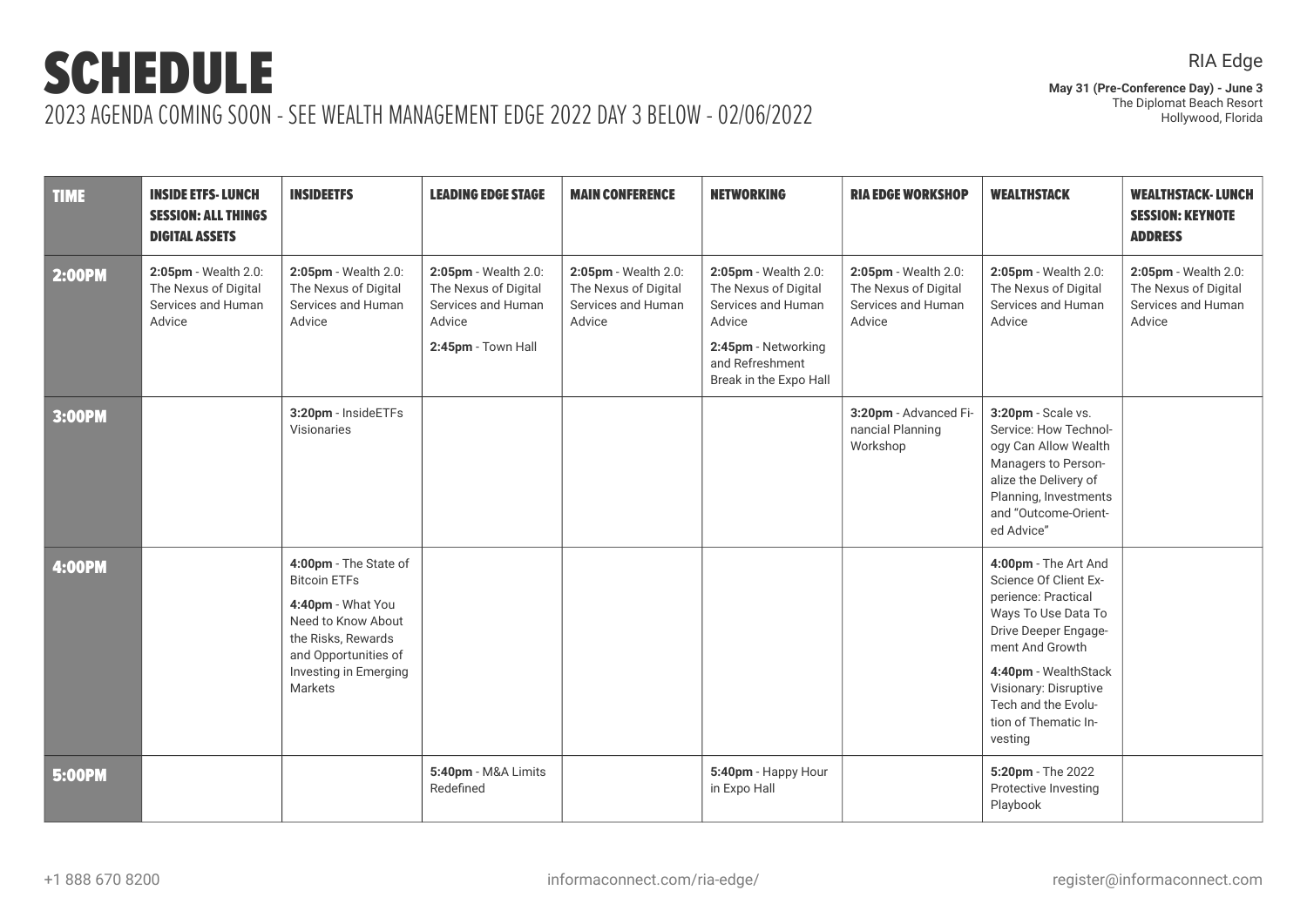RIA Edge

| <b>TIME</b>   | <b>INSIDE ETFS- LUNCH</b><br><b>SESSION: ALL THINGS</b><br><b>DIGITAL ASSETS</b> | <b>INSIDEETFS</b>                                      | <b>LEADING EDGE STAGE</b>                                 | <b>MAIN CONFERENCE</b>                                 | <b>NETWORKING</b>                                      | <b>RIA EDGE WORKSHOP</b>                               | <b>WEALTHSTACK</b>                                     | <b>WEALTHSTACK-LUNCH</b><br><b>SESSION: KEYNOTE</b><br><b>ADDRESS</b> |
|---------------|----------------------------------------------------------------------------------|--------------------------------------------------------|-----------------------------------------------------------|--------------------------------------------------------|--------------------------------------------------------|--------------------------------------------------------|--------------------------------------------------------|-----------------------------------------------------------------------|
| 6:00PM        |                                                                                  |                                                        |                                                           |                                                        |                                                        |                                                        |                                                        |                                                                       |
| <b>7:00PM</b> |                                                                                  |                                                        |                                                           |                                                        |                                                        |                                                        |                                                        |                                                                       |
| 8:00PM        | $8:25$ pm - Pool Party -<br>Sponsored by Invest-<br>Cloud                        | 8:25pm - Pool Party -<br>Sponsored by Invest-<br>Cloud | $8:25$ pm - Pool Party -<br>Sponsored by Invest-<br>Cloud | 8:25pm - Pool Party -<br>Sponsored by Invest-<br>Cloud | 8:25pm - Pool Party -<br>Sponsored by Invest-<br>Cloud | 8:25pm - Pool Party -<br>Sponsored by Invest-<br>Cloud | 8:25pm - Pool Party -<br>Sponsored by Invest-<br>Cloud | 8:25pm - Pool Party -<br>Sponsored by Invest-<br>Cloud                |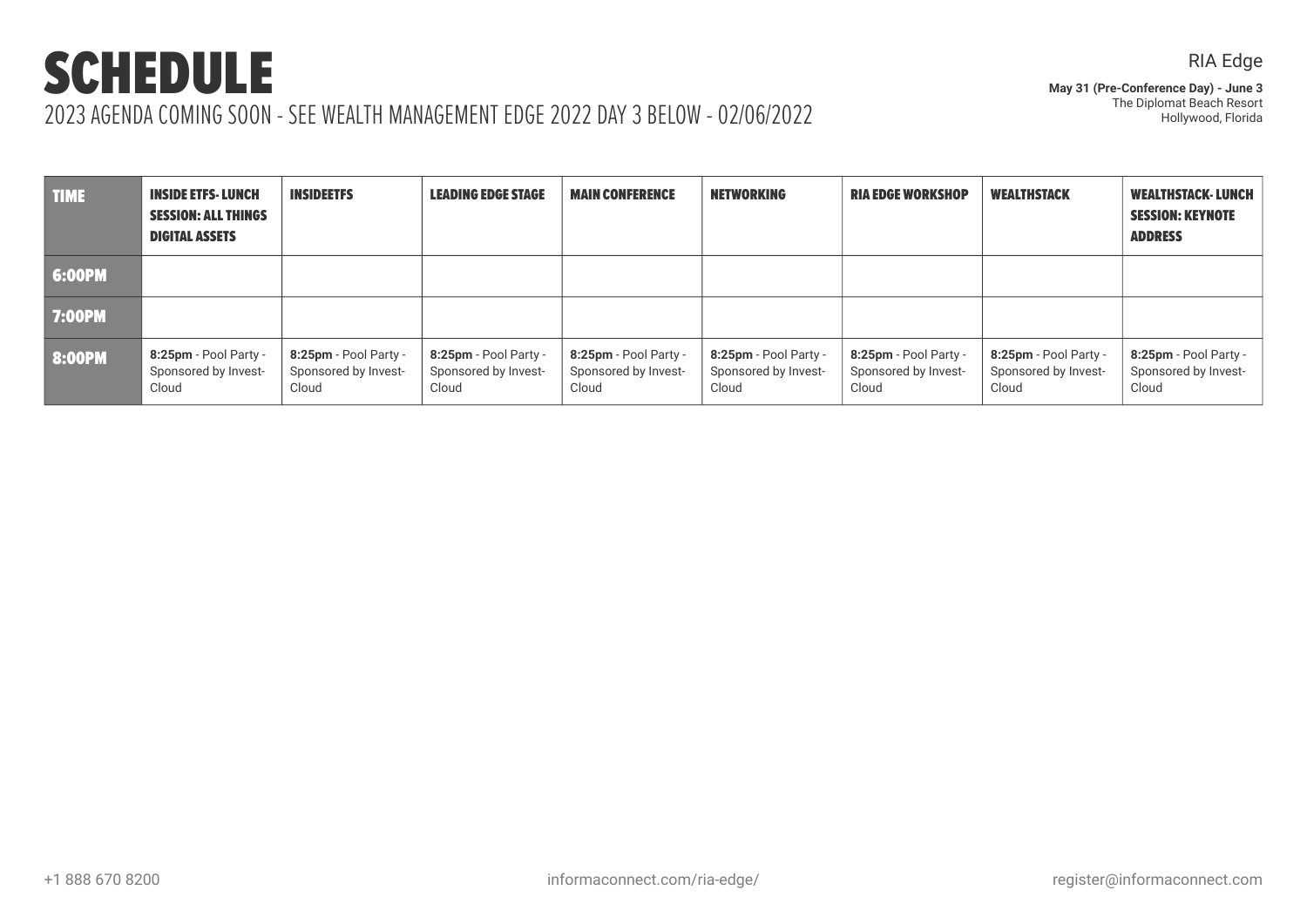**May 31 (Pre-Conference Day) - June 3** The Diplomat Beach Resort Hollywood, Florida

RIA Edge

#### **Registration and Breakfast in Expo Hall**

8:00am - 9:00am Networking

#### **Welcome and EDGE Visionaries: Insights from RIA Innovators: How WealthTech Will Re-Shape Financial Advice**

9:00am - 9:40am

#### **Participants**

**Moderator: Mark Bruno** - Managing Director, Wealth Management, Informa Connect

**Visionary: Greg Friedman** - Chief Strategy Officer, Wealthspire Advisors

**Visionary: Alex Murguia** - Managing Principal, McLean Asset Management

#### **The Convergence of WealthTech and Investment Management: The New "Efficient Frontier"**

9:40am - 10:20am

It's no secretthat technology has transformed the way individuals and businesses manage theirfinances. Over the last decade, the industry has reached a new "efficient frontier" thanks to the convergence of wealthtech and investment management. Take a deep dive into this evolving landscape with a panel of experts as they discuss:

- Top trends that are driving this change
- Practical advice on scaling your practice through the use of technology
- How to make data actionable
- Why the human element is still critical with it comes to investment management
- And much more

#### **Participants**

**Moderator: Shannon Rosic** - VP of Marketing,, Flyer Financial Technologies

**Speaker: Penny Phillips** - President & Co-Founder, Journey Strategic Wealth

**Speaker: Khushal Pushtoonyar** - Head of Product Management, Emotomy

**Speaker: Ryan Donovan** - Senior Vice President, Orion Advisor Technology

**Speaker: Jon Mauney** - Lead for Betterment for Advisors, Betterment

#### **Morning Networking and Refreshment Break in Expo Hall**

10:20am - 10:55am Networking

#### **Macro Economic Update: What's In Store For 2022**

10:55am - 11:35am InsideETFs

-The new, new normal - how to navigate rising rates and slowing growth

-60/40 is dead - now what?

-Alternative options for yield-seekers? Crypto? Natural resources? Real Estate?

-ETFs and Personalization

-Where are the gaps, if any, in the ETF universe?

#### **Participants**

**Moderator: Caleb Silver** - Editor-in-Chief, Investopedia

**Speaker: Kenneth Polcari** - Founder and Managing Partner, Kace Capital Advisors

#### **Wealth Mangement EDGE Wrap Up - RIA Study Results**

11:35am - 12:00pm RIA Edge

#### **Participants**

**Mark Bruno** - Managing Director, Wealth Management, Informa Connect

#### **Conference Concludes**

12:00pm - 12:05pm